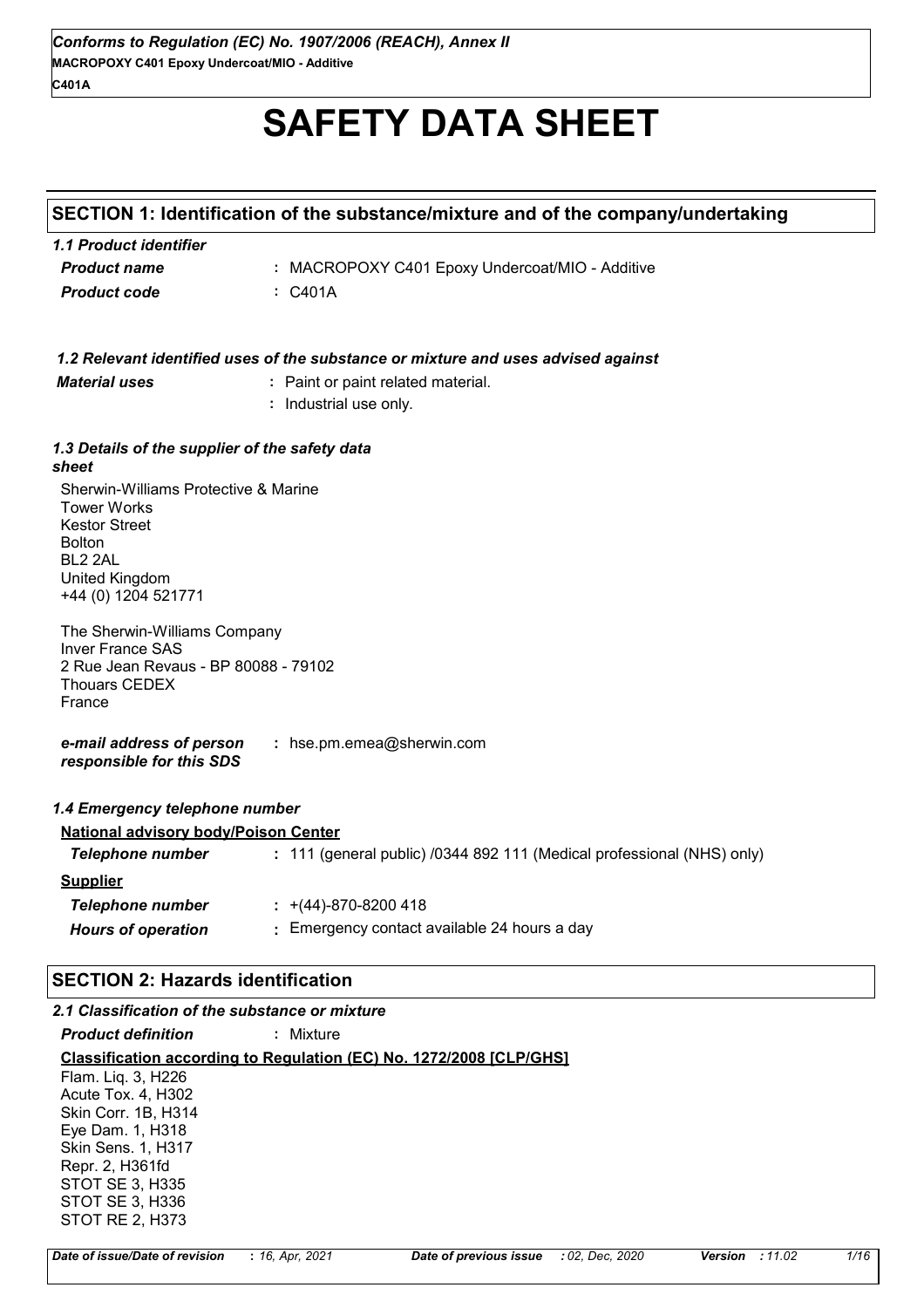**MACROPOXY C401 Epoxy Undercoat/MIO - Additive C401A**

#### **SECTION 2: Hazards identification**

Asp. Tox. 1, H304 Aquatic Acute 1, H400 Aquatic Chronic 1, H410

The product is classified as hazardous according to Regulation (EC) 1272/2008 as amended.

See Section 16 for the full text of the H statements declared above.

See Section 11 for more detailed information on health effects and symptoms.

#### *2.2 Label elements*

*Hazard pictograms* **:**

| <b>Signal word</b>                                                                                                                                       | Danger                                                                                                                                                                                                                                                                                                                                                                                                                                                                            |
|----------------------------------------------------------------------------------------------------------------------------------------------------------|-----------------------------------------------------------------------------------------------------------------------------------------------------------------------------------------------------------------------------------------------------------------------------------------------------------------------------------------------------------------------------------------------------------------------------------------------------------------------------------|
| <b>Hazard statements</b>                                                                                                                                 | : Flammable liquid and vapor.<br>Harmful if swallowed.<br>May be fatal if swallowed and enters airways.<br>Causes severe skin burns and eye damage.<br>May cause an allergic skin reaction.<br>May cause respiratory irritation.<br>May cause drowsiness or dizziness.<br>Suspected of damaging fertility. Suspected of damaging the unborn child.<br>May cause damage to organs through prolonged or repeated exposure.<br>Very toxic to aquatic life with long lasting effects. |
| <b>Precautionary statements</b>                                                                                                                          |                                                                                                                                                                                                                                                                                                                                                                                                                                                                                   |
| <b>Prevention</b>                                                                                                                                        | : Wear protective gloves, protective clothing and eye or face protection. Keep away<br>from heat, hot surfaces, sparks, open flames and other ignition sources. No<br>smoking. Avoid release to the environment. Do not breathe vapor.                                                                                                                                                                                                                                            |
| <b>Response</b>                                                                                                                                          | Collect spillage. IF INHALED: Immediately call a POISON CENTER or doctor.                                                                                                                                                                                                                                                                                                                                                                                                         |
| <b>Storage</b>                                                                                                                                           | Not applicable.                                                                                                                                                                                                                                                                                                                                                                                                                                                                   |
| <b>Disposal</b>                                                                                                                                          | Not applicable.                                                                                                                                                                                                                                                                                                                                                                                                                                                                   |
| <b>Hazardous ingredients</b>                                                                                                                             | : Amino Polymer<br>Solvent naphtha (petroleum), light arom.<br>4-Nonylphenol<br>Methylenedicyclohexylamine                                                                                                                                                                                                                                                                                                                                                                        |
| <b>Supplemental label</b><br>elements                                                                                                                    | : FOR INDUSTRIAL USE ONLY                                                                                                                                                                                                                                                                                                                                                                                                                                                         |
| <b>Annex XVII - Restrictions</b><br>on the manufacture,<br>placing on the market and<br>use of certain dangerous<br>substances, mixtures and<br>articles | : Not applicable.                                                                                                                                                                                                                                                                                                                                                                                                                                                                 |
| <b>Special packaging requirements</b>                                                                                                                    |                                                                                                                                                                                                                                                                                                                                                                                                                                                                                   |
| Not applicable.                                                                                                                                          |                                                                                                                                                                                                                                                                                                                                                                                                                                                                                   |
| 2.3 Other hazards                                                                                                                                        |                                                                                                                                                                                                                                                                                                                                                                                                                                                                                   |
|                                                                                                                                                          | This mixture does not contain any substances that are assessed to be a PBT or a<br>vPvB.                                                                                                                                                                                                                                                                                                                                                                                          |
| Other hazards which do<br>not result in classification                                                                                                   | : None known.                                                                                                                                                                                                                                                                                                                                                                                                                                                                     |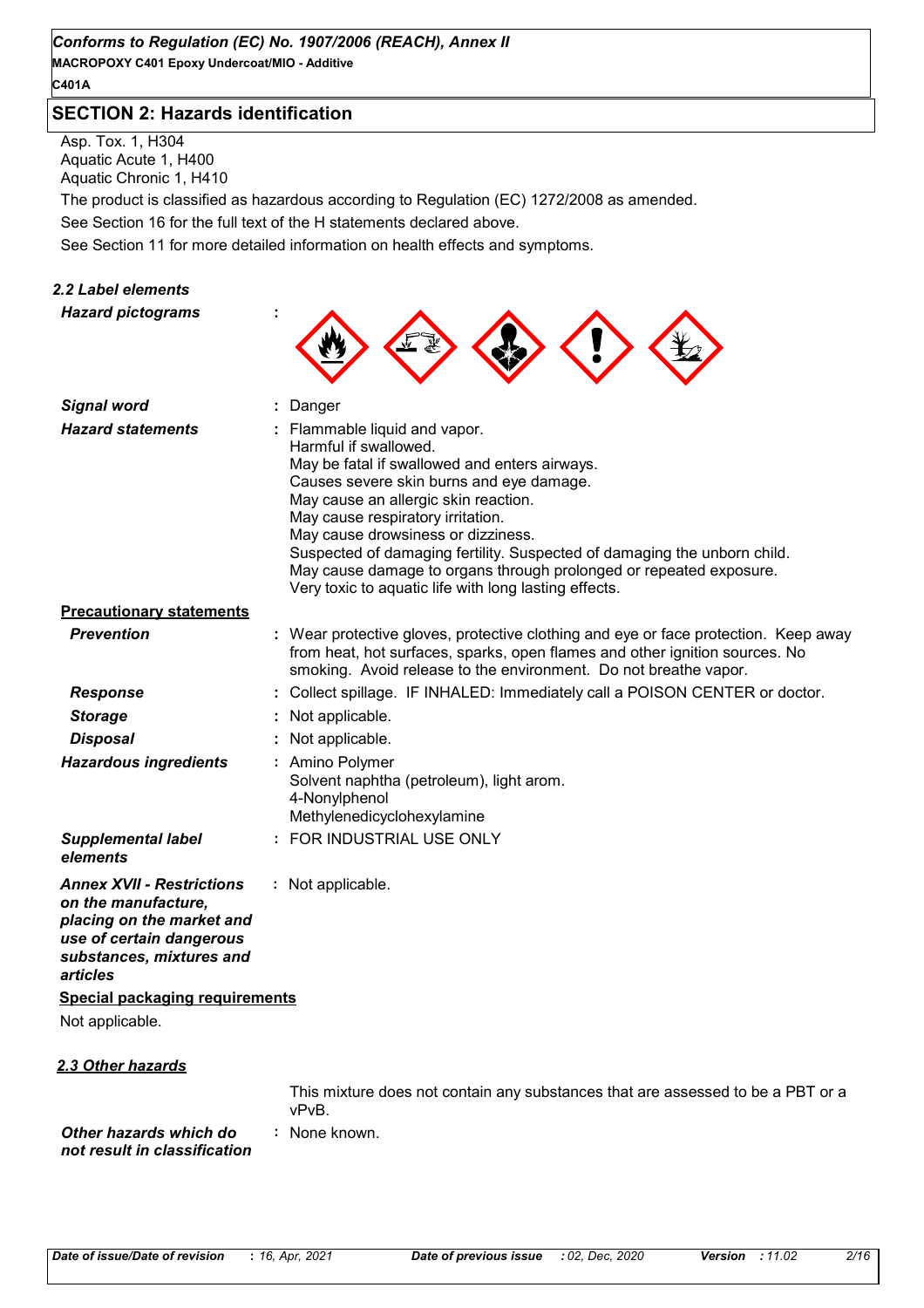#### **SECTION 3: Composition/information on ingredients**

#### *3.2 Mixture* **:**

| <b>Product/ingredient</b><br>name           | <b>Identifiers</b>                                                                    | $\%$        | Regulation (EC) No. 1272/2008 [CLP]                                                                                                                                                      | <b>Type</b> |
|---------------------------------------------|---------------------------------------------------------------------------------------|-------------|------------------------------------------------------------------------------------------------------------------------------------------------------------------------------------------|-------------|
| Amino Polymer                               | REACH#:<br>01-2119983522-33<br>CAS: 135108-88-2                                       | $≥25 - ≤50$ | Acute Tox. 4, H302<br>Skin Corr. 1C, H314<br>Eye Dam. 1, H318<br>Skin Sens. 1, H317<br>STOT RE 2, H373 (oral)<br>Aquatic Chronic 3, H412                                                 | $[1]$       |
| Phenylmethanol                              | REACH #:<br>01-2119492630-38<br>EC: 202-859-9<br>CAS: 100-51-6<br>Index: 603-057-00-5 | $≥25 - ≤50$ | Acute Tox. 4, H302<br>Acute Tox. 4, H332<br>Eye Irrit. 2, H319                                                                                                                           | $[1]$       |
| Solvent naphtha<br>(petroleum), light arom. | REACH#:<br>01-2119455851-35<br>CAS: 64742-95-6<br>Index: 649-356-00-4                 | $≥10 - ≤25$ | Flam. Liq. 3, H226<br><b>STOT SE 3, H335</b><br>STOT SE 3, H336<br>Asp. Tox. 1, H304<br>Aquatic Chronic 2, H411<br><b>EUH066</b>                                                         | [1]         |
| 4-Nonylphenol                               | EC: 284-325-5<br>CAS: 84852-15-3<br>Index: 601-053-00-8                               | ≥10 - ≤25   | Acute Tox. 4, H302<br>Skin Corr. 1B, H314<br>Eye Dam. 1, H318<br>Repr. 2, H361fd<br>Aquatic Acute 1, H400 (M=10)<br>Aquatic Chronic 1, H410 (M=10)                                       | [1] [5]     |
| Tri<br>(dimethylaminomethyl)<br>phenol      | REACH #:<br>01-2119560597-27<br>EC: 202-013-9<br>CAS: 90-72-2<br>Index: 603-069-00-0  | $≤10$       | Acute Tox. 4, H302<br>Skin Corr. 1C, H314<br>Eye Dam. 1, H318                                                                                                                            | $[1]$       |
| Methylenedicyclohexylamine REACH #:         | 01-2119541673-38<br>EC: 217-168-8<br>CAS: 1761-71-3                                   | $\leq 5$    | Acute Tox. 4, H302<br>Skin Corr. 1B, H314<br>Eye Dam. 1, H318<br>Skin Sens. 1, H317<br>STOT RE 2, H373 (oral)<br>See Section 16 for the full text of the H<br>statements declared above. | $[1]$       |

There are no additional ingredients present which, within the current knowledge of the supplier and in the concentrations applicable, are classified as hazardous to health or the environment, are PBTs or vPvBs or have been assigned a workplace exposure limit and hence require reporting in this section.

**Type** 

[1] Substance classified with a health or environmental hazard

[2] Substance with a workplace exposure limit

[3] Substance meets the criteria for PBT according to Regulation (EC) No. 1907/2006, Annex XIII

[4] Substance meets the criteria for vPvB according to Regulation (EC) No. 1907/2006, Annex XIII

[5] Substance of equivalent concern

[6] Additional disclosure due to company policy

Occupational exposure limits, if available, are listed in Section 8.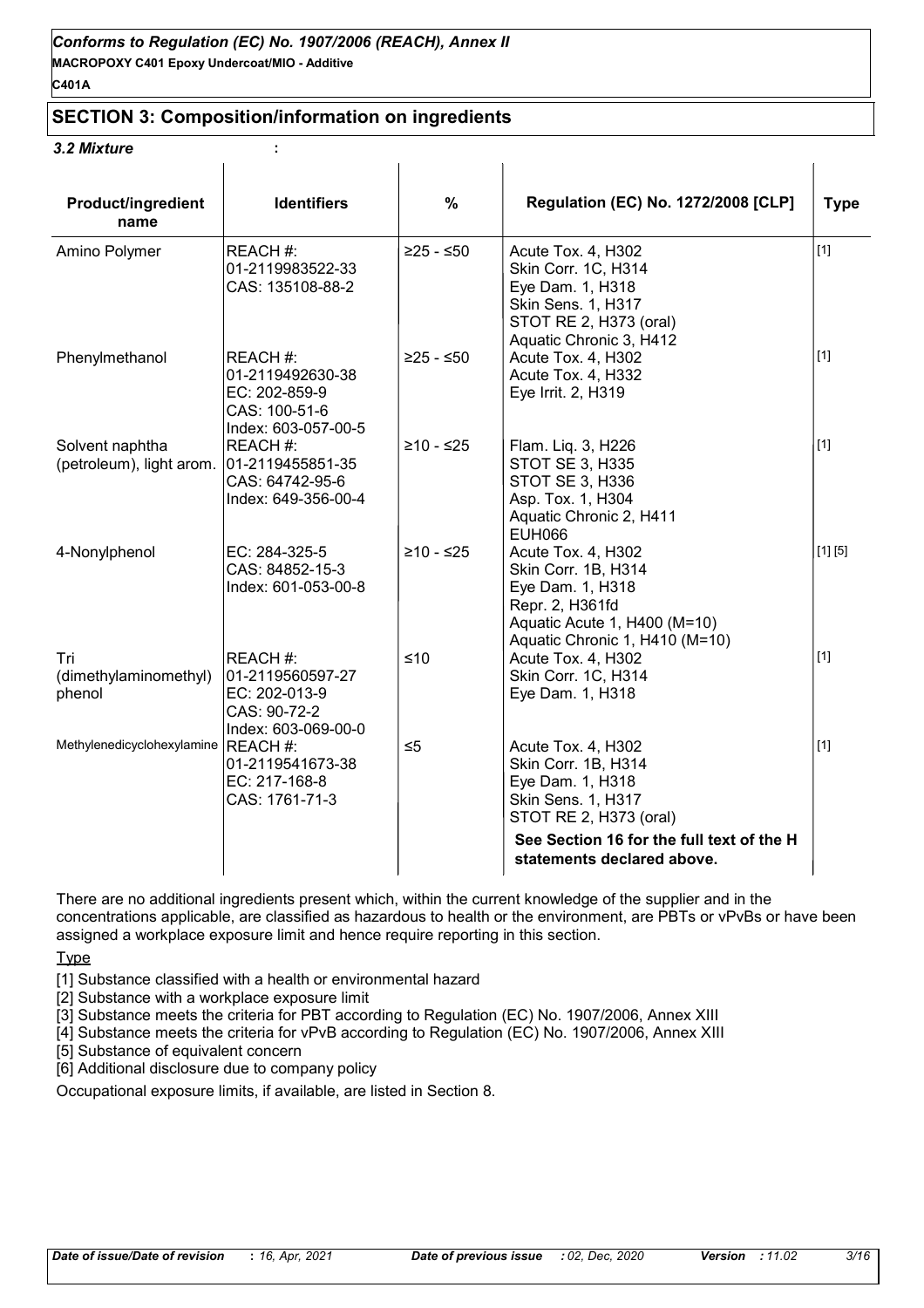#### **SECTION 4: First aid measures**

#### *4.1 Description of first aid measures*

| <b>General</b>                    | : In all cases of doubt, or when symptoms persist, seek medical attention. Never give<br>anything by mouth to an unconscious person. If unconscious, place in recovery<br>position and seek medical advice.                                                                                                                                                                                                     |
|-----------------------------------|-----------------------------------------------------------------------------------------------------------------------------------------------------------------------------------------------------------------------------------------------------------------------------------------------------------------------------------------------------------------------------------------------------------------|
| Eye contact                       | : Check for and remove any contact lenses. Immediately flush eyes with running<br>water for at least 15 minutes, keeping eyelids open. Seek immediate medical<br>attention.                                                                                                                                                                                                                                     |
| <b>Inhalation</b>                 | : Remove to fresh air. Keep person warm and at rest. If not breathing, if breathing is<br>irregular or if respiratory arrest occurs, provide artificial respiration or oxygen by<br>trained personnel.                                                                                                                                                                                                          |
| <b>Skin contact</b>               | : Remove contaminated clothing and shoes. Wash skin thoroughly with soap and<br>water or use recognized skin cleanser. Do NOT use solvents or thinners.                                                                                                                                                                                                                                                         |
| <b>Ingestion</b>                  | : If swallowed, seek medical advice immediately and show this container or label.<br>Keep person warm and at rest. Do NOT induce vomiting.                                                                                                                                                                                                                                                                      |
| <b>Protection of first-aiders</b> | : No action shall be taken involving any personal risk or without suitable training. If it<br>is suspected that fumes are still present, the rescuer should wear an appropriate<br>mask or self-contained breathing apparatus. It may be dangerous to the person<br>providing aid to give mouth-to-mouth resuscitation. Wash contaminated clothing<br>thoroughly with water before removing it, or wear gloves. |

#### *4.2 Most important symptoms and effects, both acute and delayed*

There are no data available on the mixture itself. Procedure used to derive the classification according to Regulation (EC) No. 1272/2008 [CLP/GHS]. See Sections 2 and 3 for details.

Exposure to component solvent vapor concentrations in excess of the stated occupational exposure limit may result in adverse health effects such as mucous membrane and respiratory system irritation and adverse effects on the kidneys, liver and central nervous system. Symptoms and signs include headache, dizziness, fatigue, muscular weakness, drowsiness and, in extreme cases, loss of consciousness.

Solvents may cause some of the above effects by absorption through the skin. Repeated or prolonged contact with the mixture may cause removal of natural fat from the skin, resulting in non-allergic contact dermatitis and absorption through the skin.

If splashed in the eyes, the liquid may cause irritation and reversible damage.

Ingestion may cause nausea, diarrhea and vomiting.

This takes into account, where known, delayed and immediate effects and also chronic effects of components from short-term and long-term exposure by oral, inhalation and dermal routes of exposure and eye contact.

Contains 4,4'-methylenebis(cyclohexylamine). May produce an allergic reaction.

#### *4.3 Indication of any immediate medical attention and special treatment needed*

| Notes to physician         | : In case of inhalation of decomposition products in a fire, symptoms may be delayed.<br>The exposed person may need to be kept under medical surveillance for 48 hours. |
|----------------------------|--------------------------------------------------------------------------------------------------------------------------------------------------------------------------|
| <b>Specific treatments</b> | : No specific treatment.                                                                                                                                                 |

| opecnic a cauncino | <b>HO SPOCING ACQUIT</b> |
|--------------------|--------------------------|
|                    |                          |

| <b>PLOTION J. FIFTING INCORPORT</b>    |                                                                 |  |
|----------------------------------------|-----------------------------------------------------------------|--|
| 5.1 Extinguishing media                |                                                                 |  |
| <b>Suitable extinguishing</b><br>media | : Recommended: alcohol-resistant foam, carbon dioxide, powders. |  |
| Unsuitable extinguishing<br>media      | : Do not use water jet.                                         |  |
|                                        |                                                                 |  |

#### *5.2 Special hazards arising from the substance or mixture*

| <b>Hazards from the</b> | Fire will produce dense black smoke. Exposure to decomposition products may |
|-------------------------|-----------------------------------------------------------------------------|
| substance or mixture    | cause a health hazard.                                                      |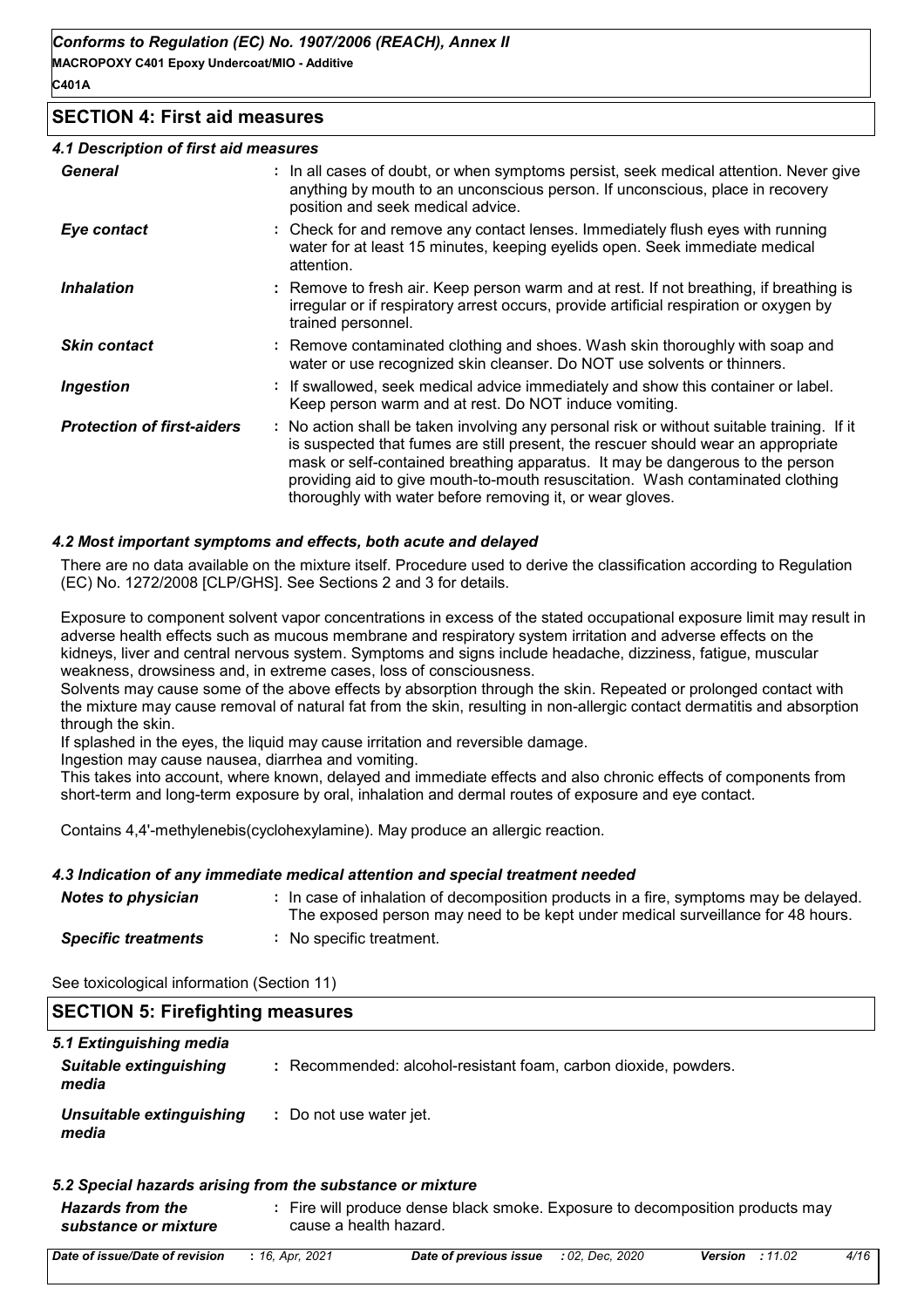**MACROPOXY C401 Epoxy Undercoat/MIO - Additive C401A**

#### **SECTION 5: Firefighting measures**

| <b>Hazardous combustion</b><br>products                | : Decomposition products may include the following materials: carbon monoxide,<br>carbon dioxide, smoke, oxides of nitrogen. |
|--------------------------------------------------------|------------------------------------------------------------------------------------------------------------------------------|
| 5.3 Advice for firefighters                            |                                                                                                                              |
| <b>Special protective actions</b><br>for fire-fighters | : Cool closed containers exposed to fire with water. Do not release runoff from fire to<br>drains or watercourses.           |
| <b>Special protective</b>                              | Fire-fighters should wear positive pressure self-contained breathing apparatus                                               |

(SCBA) and full turnout gear.

#### **SECTION 6: Accidental release measures**

*equipment for fire-fighters*

| 6.1 Personal precautions, protective equipment and emergency procedures |  |                                                                                                                                                                                                                                                                                    |  |
|-------------------------------------------------------------------------|--|------------------------------------------------------------------------------------------------------------------------------------------------------------------------------------------------------------------------------------------------------------------------------------|--|
| For non-emergency<br>personnel                                          |  | : Exclude sources of ignition and ventilate the area. Avoid breathing vapor or mist.<br>Refer to protective measures listed in sections 7 and 8.                                                                                                                                   |  |
| For emergency responders :                                              |  | Keep unnecessary and unprotected personnel from entering.<br>If specialized clothing is required to deal with the spillage, take note of any<br>information in Section 8 on suitable and unsuitable materials. See also the<br>information in "For non-emergency personnel".       |  |
| 6.2 Environmental<br>precautions                                        |  | : Do not allow to enter drains or watercourses. If the product contaminates lakes,<br>rivers, or sewers, inform the appropriate authorities in accordance with local<br>regulations.                                                                                               |  |
| 6.3 Methods and materials<br>for containment and<br>cleaning up         |  | : Contain and collect spillage with non-combustible, absorbent material e.g. sand,<br>earth, vermiculite or diatomaceous earth and place in container for disposal<br>according to local regulations (see Section 13). Preferably clean with a detergent.<br>Avoid using solvents. |  |
| 6.4 Reference to other<br>sections                                      |  | : See Section 1 for emergency contact information.<br>See Section 8 for information on appropriate personal protective equipment.<br>See Section 13 for additional waste treatment information.                                                                                    |  |

#### **SECTION 7: Handling and storage**

The information in this section contains generic advice and guidance. The list of Identified Uses in Section 1 should be consulted for any available use-specific information provided in the Exposure Scenario(s).

| 7.1 Precautions for safe<br>handling | : Prevent the creation of flammable or explosive concentrations of vapors in air and<br>avoid vapor concentrations higher than the occupational exposure limits.<br>In addition, the product should only be used in areas from which all naked lights and<br>other sources of ignition have been excluded. Electrical equipment should be<br>protected to the appropriate standard.<br>Mixture may charge electrostatically: always use earthing leads when transferring<br>from one container to another.<br>Operators should wear antistatic footwear and clothing and floors should be of the<br>conducting type.<br>Keep away from heat, sparks and flame. No sparking tools should be used.<br>Avoid contact with skin and eyes. Avoid the inhalation of dust, particulates, spray or<br>mist arising from the application of this mixture. Avoid inhalation of dust from<br>sanding.<br>Eating, drinking and smoking should be prohibited in areas where this material is<br>handled, stored and processed.<br>Put on appropriate personal protective equipment (see Section 8).<br>Never use pressure to empty. Container is not a pressure vessel.<br>Always keep in containers made from the same material as the original one.<br>Comply with the health and safety at work laws.<br>Do not allow to enter drains or watercourses.<br>Information on fire and explosion protection<br>Vapors are heavier than air and may spread along floors. Vapors may form<br>explosive mixtures with air. |
|--------------------------------------|----------------------------------------------------------------------------------------------------------------------------------------------------------------------------------------------------------------------------------------------------------------------------------------------------------------------------------------------------------------------------------------------------------------------------------------------------------------------------------------------------------------------------------------------------------------------------------------------------------------------------------------------------------------------------------------------------------------------------------------------------------------------------------------------------------------------------------------------------------------------------------------------------------------------------------------------------------------------------------------------------------------------------------------------------------------------------------------------------------------------------------------------------------------------------------------------------------------------------------------------------------------------------------------------------------------------------------------------------------------------------------------------------------------------------------------------------------------------------------------------------------|
|--------------------------------------|----------------------------------------------------------------------------------------------------------------------------------------------------------------------------------------------------------------------------------------------------------------------------------------------------------------------------------------------------------------------------------------------------------------------------------------------------------------------------------------------------------------------------------------------------------------------------------------------------------------------------------------------------------------------------------------------------------------------------------------------------------------------------------------------------------------------------------------------------------------------------------------------------------------------------------------------------------------------------------------------------------------------------------------------------------------------------------------------------------------------------------------------------------------------------------------------------------------------------------------------------------------------------------------------------------------------------------------------------------------------------------------------------------------------------------------------------------------------------------------------------------|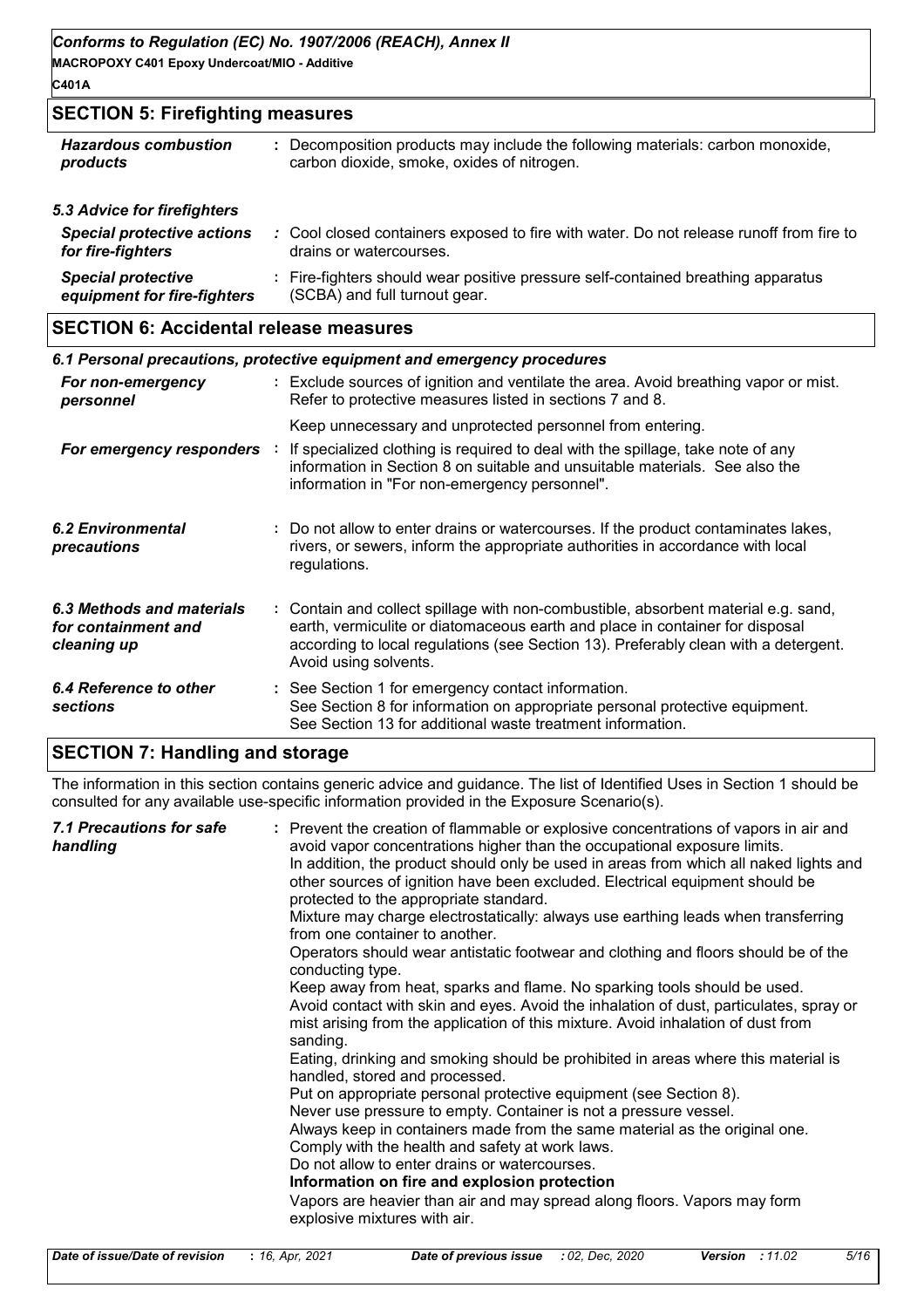#### **SECTION 7: Handling and storage**

|                                                                               | When operators, whether spraying or not, have to work inside the spray booth,<br>ventilation is unlikely to be sufficient to control particulates and solvent vapors in all<br>cases. In such circumstances, they should wear a compressed-air-fed respirator<br>during the spraying process and until the particulate and solvent vapor<br>concentrations have fallen below the exposure limits.                                                                                                       |
|-------------------------------------------------------------------------------|---------------------------------------------------------------------------------------------------------------------------------------------------------------------------------------------------------------------------------------------------------------------------------------------------------------------------------------------------------------------------------------------------------------------------------------------------------------------------------------------------------|
| 7.2 Conditions for safe<br>storage, including any<br><i>incompatibilities</i> | : Store in accordance with local regulations.<br>Notes on joint storage<br>Keep away from: oxidizing agents, strong alkalis, strong acids.<br>Additional information on storage conditions<br>Observe label precautions. Store in a dry, cool and well-ventilated area. Keep away<br>from heat and direct sunlight. Keep away from sources of ignition. No smoking.<br>Prevent unauthorized access. Containers that have been opened must be carefully<br>resealed and kept upright to prevent leakage. |
|                                                                               | Contaminated absorbent material may pose the same hazard as the spilled product.<br>Store in closed original container at temperatures between 5°C and 25°C.                                                                                                                                                                                                                                                                                                                                            |
| 7.3 Specific end use(s)                                                       |                                                                                                                                                                                                                                                                                                                                                                                                                                                                                                         |
| <b>Recommendations</b>                                                        | : Not available.                                                                                                                                                                                                                                                                                                                                                                                                                                                                                        |
| Industrial sector specific<br>solutions                                       | : Not available.                                                                                                                                                                                                                                                                                                                                                                                                                                                                                        |

Good housekeeping standards, regular safe removal of waste materials and regular maintenance of spray booth filters will minimise the risks of spontaneous combustion and other fire hazards.

*Before use of this material please refer to the Exposure Scenario(s) if attached for the specific end use, control measures and additional PPE considerations.*

#### **SECTION 8: Exposure controls/personal protection**

The information in this section contains generic advice and guidance. The list of Identified Uses in Section 1 should be consulted for any available use-specific information provided in the Exposure Scenario(s).

#### *8.1 Control parameters*

#### **Occupational exposure limits**

No exposure limit value known.

| <b>Recommended monitoring</b><br>procedures | : If this product contains ingredients with exposure limits, personal, workplace<br>atmosphere or biological monitoring may be required to determine the effectiveness<br>of the ventilation or other control measures and/or the necessity to use respiratory<br>protective equipment. Reference should be made to monitoring standards, such as<br>the following: European Standard EN 689 (Workplace atmospheres - Guidance for<br>the assessment of exposure by inhalation to chemical agents for comparison with<br>limit values and measurement strategy) European Standard EN 14042 (Workplace<br>atmospheres - Guide for the application and use of procedures for the assessment<br>of exposure to chemical and biological agents) European Standard EN 482<br>(Workplace atmospheres - General requirements for the performance of procedures<br>for the measurement of chemical agents) Reference to national guidance<br>documents for methods for the determination of hazardous substances will also be<br>required. |
|---------------------------------------------|------------------------------------------------------------------------------------------------------------------------------------------------------------------------------------------------------------------------------------------------------------------------------------------------------------------------------------------------------------------------------------------------------------------------------------------------------------------------------------------------------------------------------------------------------------------------------------------------------------------------------------------------------------------------------------------------------------------------------------------------------------------------------------------------------------------------------------------------------------------------------------------------------------------------------------------------------------------------------------------------------------------------------------|
|                                             | : Regular monitoring of all work areas should be carried out at all times, including<br>areas that may not be equally ventilated.                                                                                                                                                                                                                                                                                                                                                                                                                                                                                                                                                                                                                                                                                                                                                                                                                                                                                                  |

#### **DNELs/DMELs**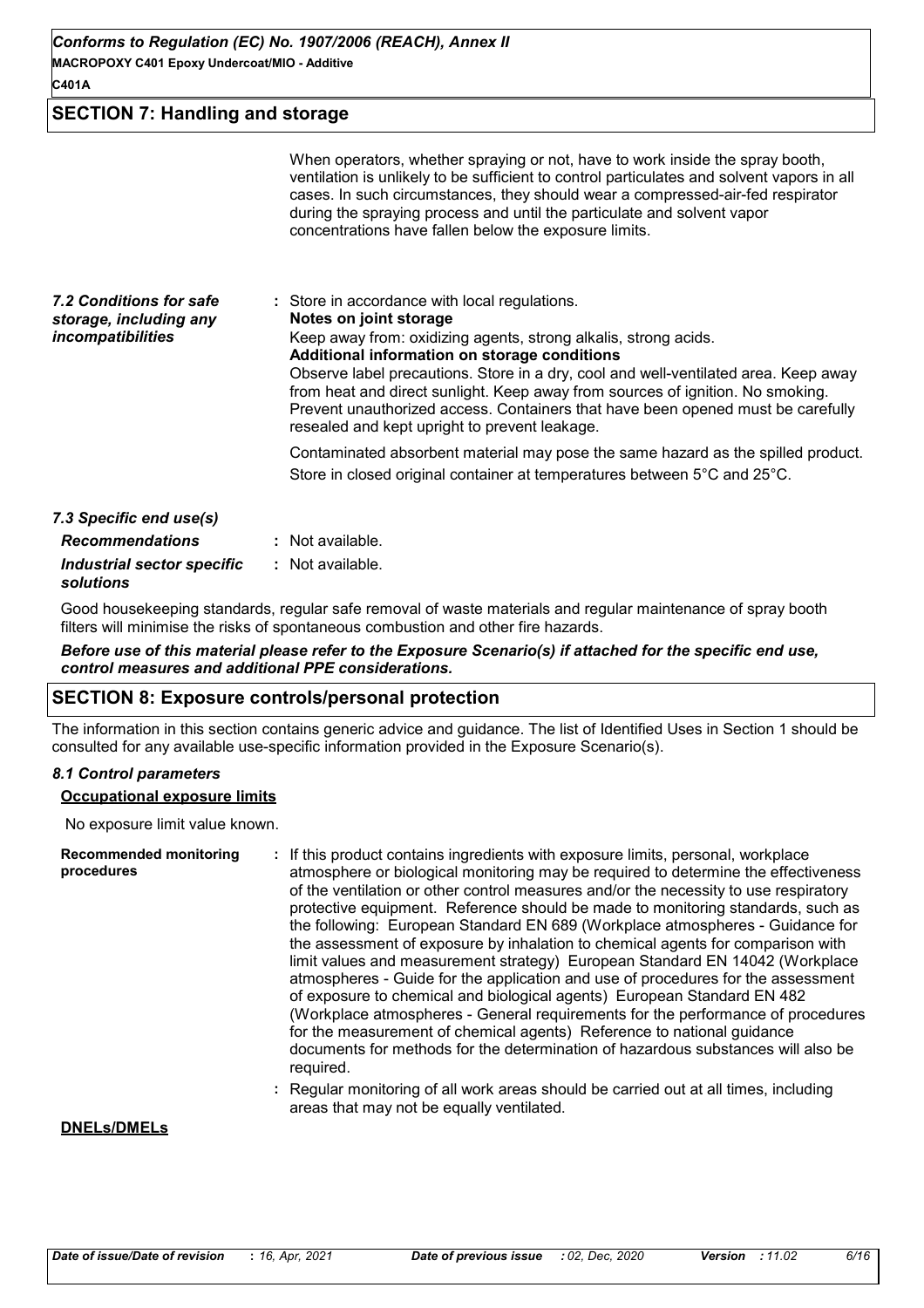#### **C401A**

#### **SECTION 8: Exposure controls/personal protection**

| Product/ingredient name                     | <b>Type</b> | <b>Exposure</b>         | Value                 | <b>Population</b>                    | <b>Effects</b> |
|---------------------------------------------|-------------|-------------------------|-----------------------|--------------------------------------|----------------|
| Solvent naphtha (petroleum), light<br>arom. | <b>DNEL</b> | ong term Dermal         | 25 mg/kg<br>bw/day    | <b>Workers</b>                       | Systemic       |
|                                             | DNEL        | ong termـ<br>Inhalation | 150 mg/m <sup>3</sup> | <b>Workers</b>                       | Systemic       |
|                                             | <b>DNEL</b> | Long term Dermal        | 11 mg/kg<br>bw/day    | General<br>population<br>[Consumers] | Systemic       |
|                                             | <b>DNEL</b> | ong term<br>Inhalation  | 32 mg/m <sup>3</sup>  | General<br>population<br>[Consumers] | Systemic       |
|                                             | <b>DNEL</b> | ong term Oral           | 11 mg/kg<br>bw/day    | General<br>population<br>[Consumers] | Systemic       |

#### **PNECs**

No PNECs available.

#### Use safety eyewear designed to protect against splash of liquids. *Gloves* **:** Provide adequate ventilation. Where reasonably practicable, this should be **:** achieved by the use of local exhaust ventilation and good general extraction. If these are not sufficient to maintain concentrations of particulates and solvent vapors below the OEL, suitable respiratory protection must be worn. *Hand protection Eye/face protection* **: Skin protection** *Appropriate engineering controls* Wash hands, forearms and face thoroughly after handling chemical products, before eating, smoking and using the lavatory and at the end of the working period. Appropriate techniques should be used to remove potentially contaminated clothing. Contaminated work clothing should not be allowed out of the workplace. Wash contaminated clothing before reusing. Ensure that eyewash stations and safety showers are close to the workstation location. *8.2 Exposure controls Hygiene measures* **: Individual protection measures** Users are advised to consider national Occupational Exposure Limits or other **:** equivalent values. **:** Wear suitable gloves tested to EN374. Gloves for short term exposure/splash protection (less than 10 min.): Nitrile>0.12 mm Gloves for splash protection need to be changed immediately when in contact with chemicals. Gloves for repeated or prolonged exposure (breakthrough time > 240 min.) When the hazardous ingredients in Section 3 contain any of the following: Aromatic solvents (Xylene, Toluene) or Aliphatic solvents or Mineral Oil use: Polyvinyl alcohol (PVA) gloves 0.2-0.3 mm Otherwise use: Butyl gloves >0.3 mm For long term exposure or spills (breakthrough time >480 min.): Use PE laminated gloves as under gloves Due to many conditions (e.g. temperature, abrasion) the practical usage of a chemical protective glove in practice may be much shorter than the permeation time determined through testing. The recommendation for the type or types of glove to use when handling this product is based on information from the following source: Solvent resin manufacturers and European Solvents Industry Group (ESIG)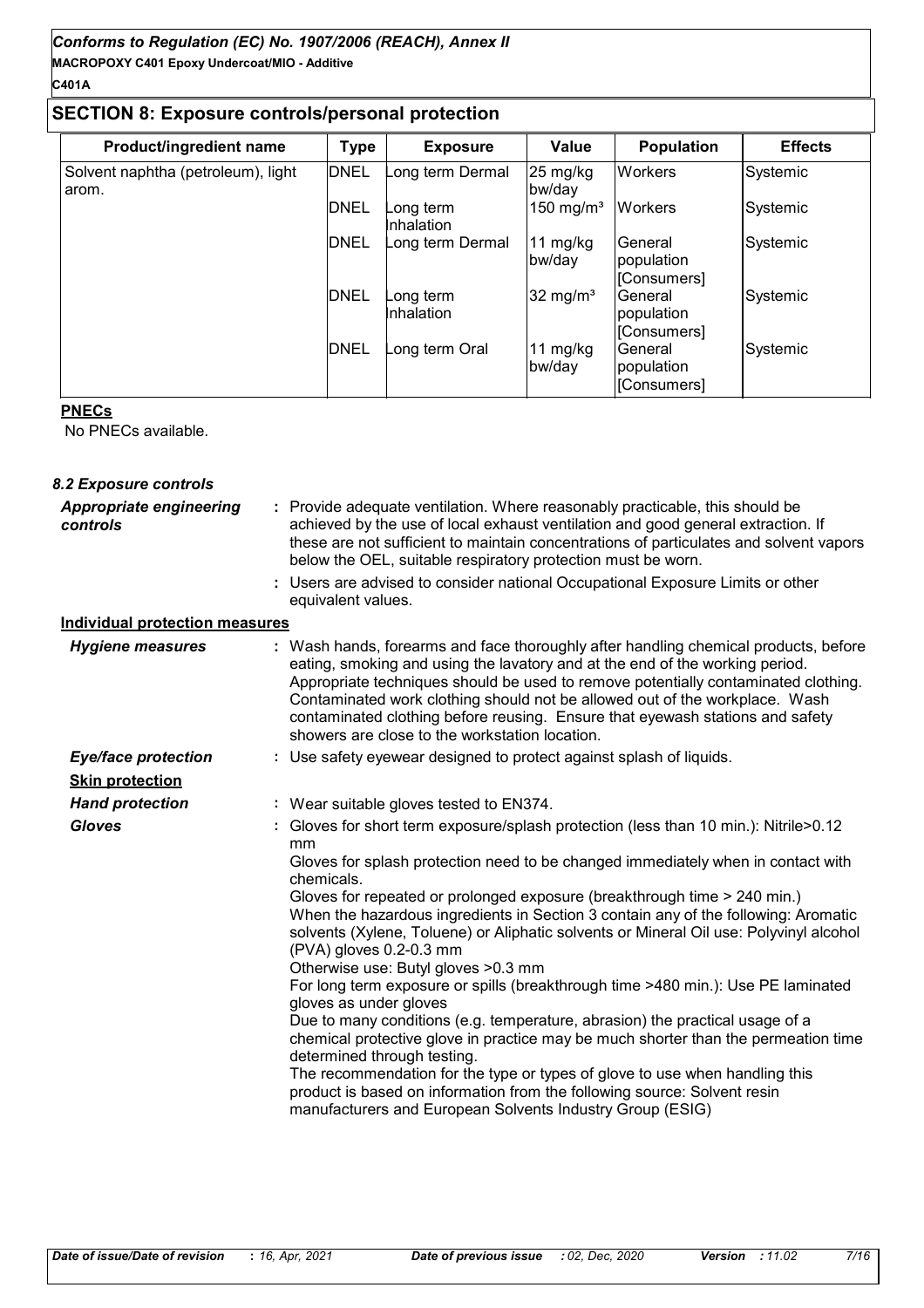**MACROPOXY C401 Epoxy Undercoat/MIO - Additive**

**C401A**

#### **SECTION 8: Exposure controls/personal protection**

|                                           | There is no one glove material or combination of materials that will give unlimited<br>resistance to any individual or combination of chemicals.<br>The breakthrough time must be greater than the end use time of the product.<br>The instructions and information provided by the glove manufacturer on use,<br>storage, maintenance and replacement must be followed.<br>Gloves should be replaced regularly and if there is any sign of damage to the glove<br>material.<br>Always ensure that gloves are free from defects and that they are stored and used<br>correctly.<br>The performance or effectiveness of the glove may be reduced by physical/chemical<br>damage and poor maintenance.<br>Barrier creams may help to protect the exposed areas of the skin but should not be<br>applied once exposure has occurred.<br>The user must check that the final choice of type of glove selected for handling this<br>product is the most appropriate and takes into account the particular conditions of<br>use, as included in the user's risk assessment. |
|-------------------------------------------|----------------------------------------------------------------------------------------------------------------------------------------------------------------------------------------------------------------------------------------------------------------------------------------------------------------------------------------------------------------------------------------------------------------------------------------------------------------------------------------------------------------------------------------------------------------------------------------------------------------------------------------------------------------------------------------------------------------------------------------------------------------------------------------------------------------------------------------------------------------------------------------------------------------------------------------------------------------------------------------------------------------------------------------------------------------------|
| <b>Body protection</b>                    | : Personnel should wear antistatic clothing made of natural fibers or of high-<br>temperature-resistant synthetic fibers.                                                                                                                                                                                                                                                                                                                                                                                                                                                                                                                                                                                                                                                                                                                                                                                                                                                                                                                                            |
|                                           | : Personal protective equipment for the body should be selected based on the task<br>being performed and the risks involved and should be approved by a specialist<br>before handling this product. When there is a risk of ignition from static electricity,<br>wear anti-static protective clothing. For the greatest protection from static<br>discharges, clothing should include anti-static overalls, boots and gloves. Refer to<br>European Standard EN 1149 for further information on material and design<br>requirements and test methods.                                                                                                                                                                                                                                                                                                                                                                                                                                                                                                                 |
| <b>Other skin protection</b>              | : Appropriate footwear and any additional skin protection measures should be<br>selected based on the task being performed and the risks involved and should be<br>approved by a specialist before handling this product.                                                                                                                                                                                                                                                                                                                                                                                                                                                                                                                                                                                                                                                                                                                                                                                                                                            |
| <b>Respiratory protection</b>             | : Application methods:<br>Brush or roller. Approved/certified respirator with organic vapor cartridge. Filter type:<br>A2 P2 (EN14387).<br>Manual spraying. Use a properly fitted, air-purifying or air-fed respirator complying<br>with an approved standard if a risk assessment indicates this is necessary.                                                                                                                                                                                                                                                                                                                                                                                                                                                                                                                                                                                                                                                                                                                                                      |
| <b>Environmental exposure</b><br>controls | : Do not allow to enter drains or watercourses.                                                                                                                                                                                                                                                                                                                                                                                                                                                                                                                                                                                                                                                                                                                                                                                                                                                                                                                                                                                                                      |

*Before use of this material please refer to the Exposure Scenario(s) if attached for the specific end use, control measures and additional PPE considerations. The information contained in this safety data sheet does not constitute the user's own assessment of workplace risks, as required by other health and safety legislation. The provisions of the national health and safety at work regulations apply to the use of this product at work.*

#### **SECTION 9: Physical and chemical properties**

*9.1 Information on basic physical and chemical properties*

| : Liguid.                                               |
|---------------------------------------------------------|
| : Colorless.                                            |
| : Paint                                                 |
| : Not Available (Not Tested).                           |
| : Not applicable.                                       |
| : Not relevant/applicable due to nature of the product. |
| $: 153^{\circ}$ C                                       |
| : Closed cup: 51°C [Pensky-Martens Closed Cup]          |
| $\therefore$ 0.23 (butyl acetate = 1)                   |
| : Not relevant/applicable due to nature of the product. |
|                                                         |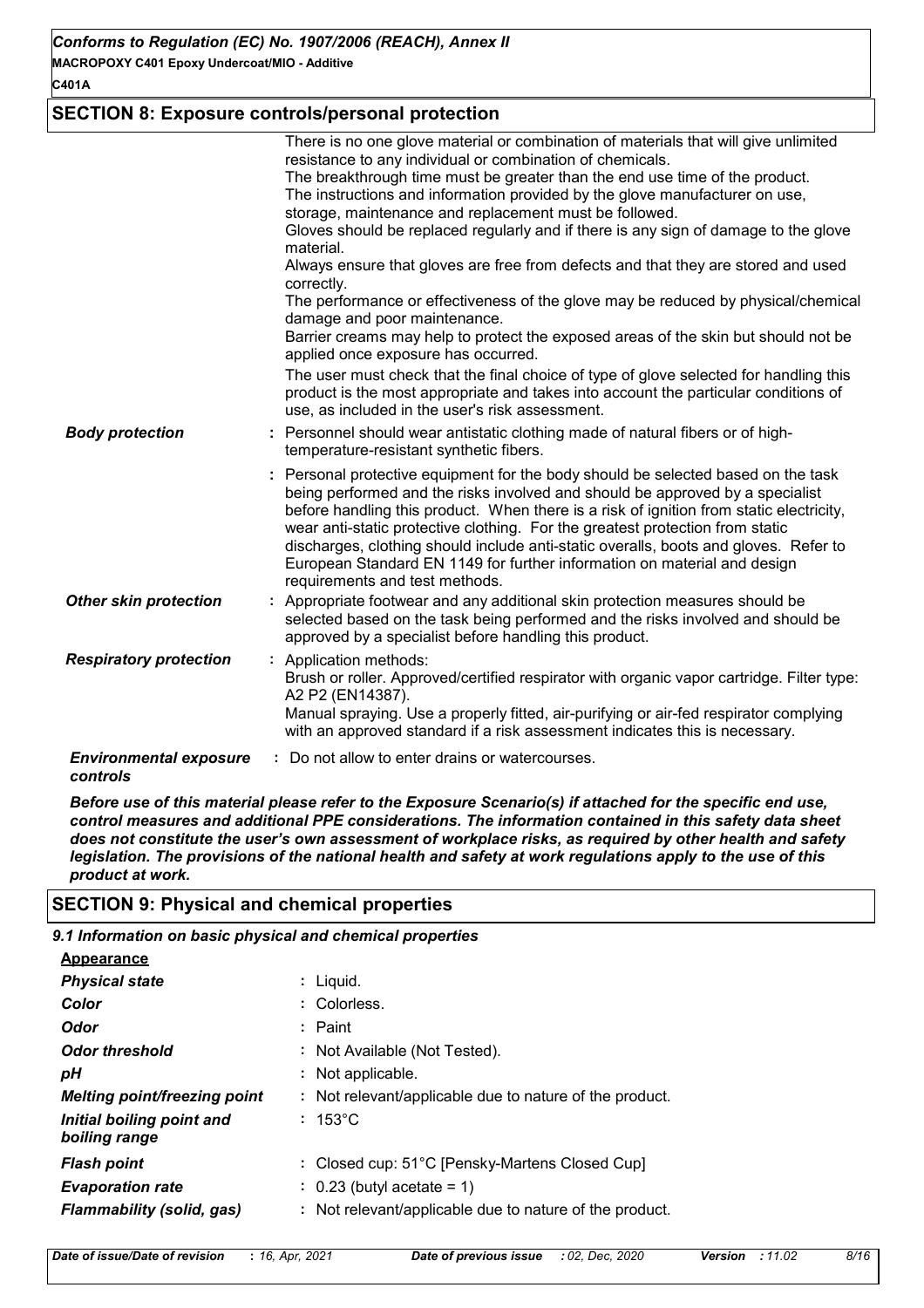#### **C401A**

#### **SECTION 9: Physical and chemical properties**

| <b>Upper/lower flammability or</b><br>explosive limits | : LEL: 0.7% (Light Aromatic Hydrocarbons)<br>UEL: 13% (Phenylmethanol)                           |
|--------------------------------------------------------|--------------------------------------------------------------------------------------------------|
| <b>Vapor pressure</b>                                  | : $0.51$ kPa [at 20 $^{\circ}$ C]                                                                |
| Vapor density                                          | : $3.72$ [Air = 1]                                                                               |
| <b>Relative density</b>                                | : 0.98                                                                                           |
| Solubility(ies)                                        | : Not relevant/applicable due to nature of the product.                                          |
| water                                                  | <b>Partition coefficient: n-octanol/</b> : Not relevant/applicable due to nature of the product. |
| <b>Auto-ignition temperature</b>                       | : Not relevant/applicable due to nature of the product.                                          |
| <b>Decomposition temperature</b>                       | Not relevant/applicable due to nature of the product.                                            |
| <b>Viscosity</b>                                       | : Kinematic (40 $^{\circ}$ C): <0.205 cm <sup>2</sup> /s                                         |
| <b>Explosive properties</b>                            | : Under normal conditions of storage and use, hazardous reactions will not occur.                |
| <b>Oxidizing properties</b>                            | : Under normal conditions of storage and use, hazardous reactions will not occur.                |

| <b>SECTION 10: Stability and reactivity</b>     |                                                                                                                                     |  |  |  |
|-------------------------------------------------|-------------------------------------------------------------------------------------------------------------------------------------|--|--|--|
| 10.1 Reactivity                                 | : No specific test data related to reactivity available for this product or its ingredients.                                        |  |  |  |
| <b>10.2 Chemical stability</b>                  | : Stable under recommended storage and handling conditions (see Section 7).                                                         |  |  |  |
| 10.3 Possibility of<br>hazardous reactions      | : Under normal conditions of storage and use, hazardous reactions will not occur.                                                   |  |  |  |
| 10.4 Conditions to avoid                        | : When exposed to high temperatures may produce hazardous decomposition<br>products.                                                |  |  |  |
| 10.5 Incompatible materials                     | : Keep away from the following materials to prevent strong exothermic reactions:<br>oxidizing agents, strong alkalis, strong acids. |  |  |  |
| <b>10.6 Hazardous</b><br>decomposition products | Decomposition products may include the following materials: carbon monoxide,<br>carbon dioxide, smoke, oxides of nitrogen.          |  |  |  |

#### *Refer to Section 7: HANDLING AND STORAGE and Section 8: EXPOSURE CONTROLS/PERSONAL PROTECTION for additional handling information and protection of employees.*

#### **SECTION 11: Toxicological information**

#### *11.1 Information on toxicological effects*

There are no data available on the mixture itself. Procedure used to derive the classification according to Regulation (EC) No. 1272/2008 [CLP/GHS]. See Sections 2 and 3 for details.

Exposure to component solvent vapor concentrations in excess of the stated occupational exposure limit may result in adverse health effects such as mucous membrane and respiratory system irritation and adverse effects on the kidneys, liver and central nervous system. Symptoms and signs include headache, dizziness, fatigue, muscular weakness, drowsiness and, in extreme cases, loss of consciousness.

Solvents may cause some of the above effects by absorption through the skin. Repeated or prolonged contact with the mixture may cause removal of natural fat from the skin, resulting in non-allergic contact dermatitis and absorption through the skin.

If splashed in the eyes, the liquid may cause irritation and reversible damage.

Ingestion may cause nausea, diarrhea and vomiting.

This takes into account, where known, delayed and immediate effects and also chronic effects of components from short-term and long-term exposure by oral, inhalation and dermal routes of exposure and eye contact.

Contains 4,4'-methylenebis(cyclohexylamine). May produce an allergic reaction.

#### **Acute toxicity**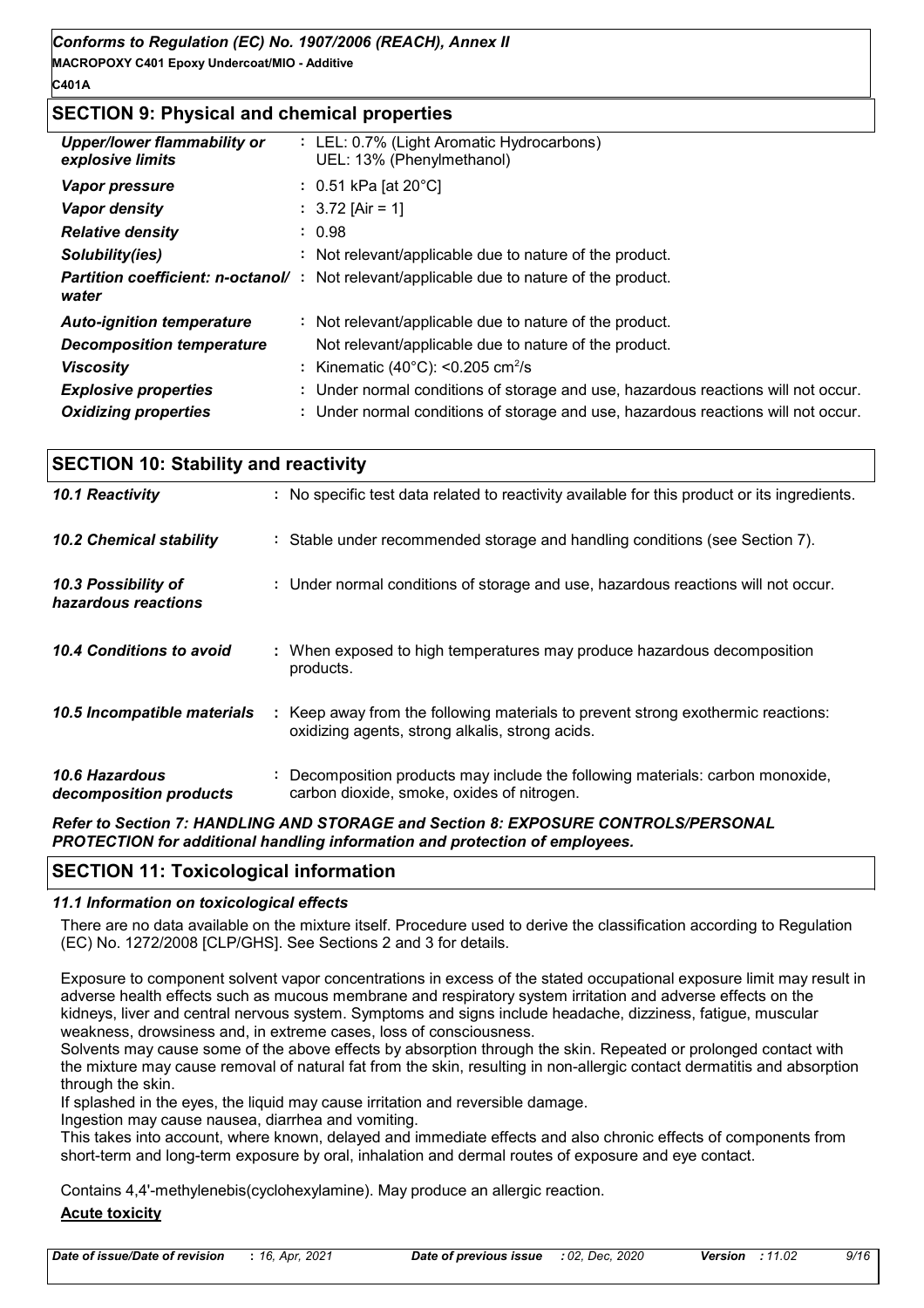**MACROPOXY C401 Epoxy Undercoat/MIO - Additive C401A**

### **SECTION 11: Toxicological information**

| <b>Product/ingredient name</b>         | <b>Result</b> | <b>Species</b> | <b>Dose</b> | <b>Exposure</b> |
|----------------------------------------|---------------|----------------|-------------|-----------------|
| Phenylmethanol                         | LD50 Dermal   | Rabbit         | 2000 mg/kg  |                 |
|                                        | LD50 Oral     | Rat            | 1230 mg/kg  | -               |
| Solvent naphtha (petroleum), LD50 Oral |               | Rat            | 8400 mg/kg  |                 |
| light arom.                            |               |                |             |                 |
| 4-Nonylphenol                          | LD50 Oral     | Rat            | 1300 mg/kg  | -               |
| Tri(dimethylaminomethyl)<br>phenol     | LD50 Dermal   | Rat            | 1280 mg/kg  |                 |
|                                        | LD50 Oral     | Rat            | 1200 mg/kg  | -               |

#### **Acute toxicity estimates**

| Route               | <b>ATE value</b> |  |  |
|---------------------|------------------|--|--|
| Oral                | 1010.89 mg/kg    |  |  |
| Inhalation (vapors) | 39.31 mg/l       |  |  |

#### **Irritation/Corrosion**

| <b>Product/ingredient name</b>                      | <b>Result</b>            | <b>Species</b> | <b>Score</b>             | <b>Exposure</b>  | <b>Observation</b>       |
|-----------------------------------------------------|--------------------------|----------------|--------------------------|------------------|--------------------------|
| Phenylmethanol                                      | Skin - Mild irritant     | Man            |                          | 48 hours 16      |                          |
|                                                     |                          |                |                          | mg               |                          |
|                                                     | Skin - Moderate irritant | Pig            | $\overline{\phantom{a}}$ | 100 $%$          |                          |
|                                                     | Skin - Moderate irritant | Rabbit         | $\overline{\phantom{a}}$ | 24 hours 100     |                          |
|                                                     |                          |                |                          | mg               |                          |
| Solvent naphtha (petroleum), Eyes - Mild irritant   |                          | Rabbit         | $\overline{\phantom{a}}$ | 24 hours 100  -  |                          |
| light arom.                                         |                          |                |                          | microliters      |                          |
| 4-Nonylphenol                                       | Eyes - Severe irritant   | Rabbit         | $\overline{\phantom{a}}$ | $100 \text{ mg}$ |                          |
|                                                     | Skin - Severe irritant   | Rabbit         |                          | 24 hours 500     |                          |
|                                                     |                          |                |                          | mg               |                          |
| Tri(dimethylaminomethyl)                            | Eyes - Severe irritant   | Rabbit         | $\overline{\phantom{a}}$ | l24 hours 50     |                          |
| phenol                                              |                          |                |                          | lug              |                          |
|                                                     | Skin - Mild irritant     | Rat            |                          | 10.025 MI        |                          |
|                                                     | Skin - Severe irritant   | Rat            | $\overline{\phantom{a}}$ | 10.25 MI         |                          |
|                                                     | Skin - Severe irritant   | Rabbit         | $\qquad \qquad -$        | l24 hours 2      | $\overline{\phantom{a}}$ |
|                                                     |                          |                |                          | mg               |                          |
| Methylenedicyclohexylamine   Eyes - Severe irritant |                          | Rabbit         | $\overline{\phantom{a}}$ | 24 hours 10      |                          |
|                                                     |                          |                |                          | luL              |                          |

*Conclusion/Summary* **:** Not available.

#### **Sensitization**

No data available

#### *Conclusion/Summary* **:** Not available.

#### **Mutagenicity**

No data available

#### **Carcinogenicity**

No data available

#### **Reproductive toxicity**

No data available

#### **Teratogenicity**

No data available

#### **Specific target organ toxicity (single exposure)**

| <b>Product/ingredient name</b>                    | Category               | <b>Route of</b><br>exposure | <b>Target organs</b>                     |
|---------------------------------------------------|------------------------|-----------------------------|------------------------------------------|
| Solvent naphtha (petroleum), light arom.          | Category 3             |                             | Respiratory tract<br><b>l</b> irritation |
|                                                   | Category 3             |                             | Narcotic effects                         |
| Date of issue/Date of revision<br>: 16, Apr, 2021 | Date of previous issue | : 02. Dec. 2020             | 10/16<br><b>Version</b> : 11.02          |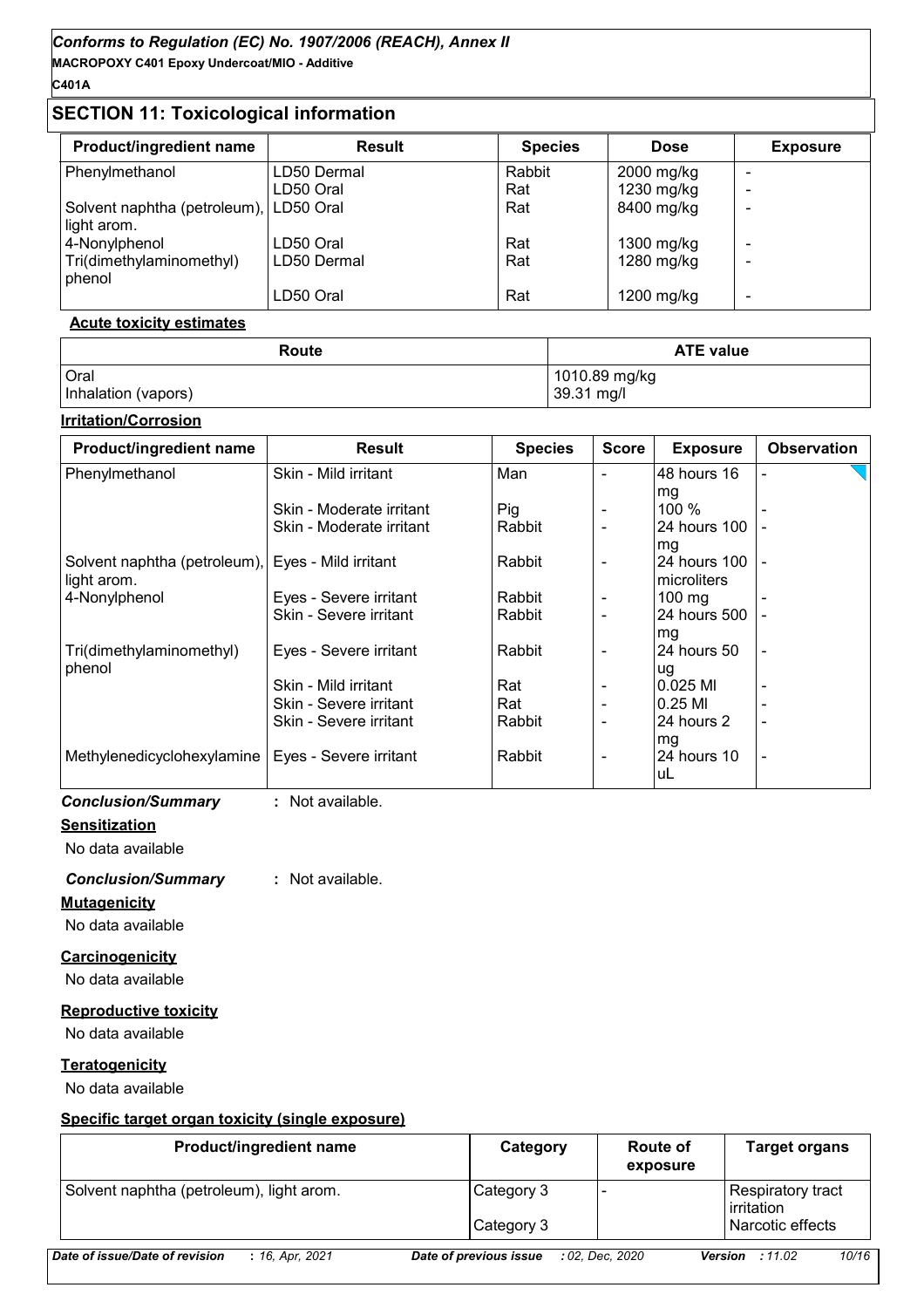**MACROPOXY C401 Epoxy Undercoat/MIO - Additive**

#### **C401A**

#### **SECTION 11: Toxicological information**

#### **Specific target organ toxicity (repeated exposure)**

| <b>Product/ingredient name</b> | Category   | <b>Route of</b><br>exposure | <b>Target organs</b> |
|--------------------------------|------------|-----------------------------|----------------------|
| Amino Polymer                  | Category 2 | l oral                      |                      |
| Methylenedicyclohexylamine     | Category 2 | l oral                      |                      |
| <b>Aspiration hazard</b>       |            |                             |                      |

| <b>Product/ingredient name</b>           | <b>Result</b>                         |  |  |
|------------------------------------------|---------------------------------------|--|--|
| Solvent naphtha (petroleum), light arom. | <b>ASPIRATION HAZARD - Category 1</b> |  |  |

#### *Other information* **:** : Not available.

## **SECTION 12: Ecological information**

#### *12.1 Toxicity*

There are no data available on the mixture itself. Do not allow to enter drains or watercourses.

Procedure used to derive the classification according to Regulation (EC) No. 1272/2008 [CLP/GHS]. See Sections 2 and 3 for details.

| Product/ingredient name | <b>Result</b>                        | <b>Species</b>                             | <b>Exposure</b> |
|-------------------------|--------------------------------------|--------------------------------------------|-----------------|
| Phenylmethanol          | Acute LC50 10000 µg/l Fresh water    | Fish - Lepomis macrochirus                 | 96 hours        |
| 4-Nonylphenol           | Acute EC50 0.03 mg/l Marine water    | Algae - Skeletonema costatum               | 72 hours        |
|                         | Acute EC50 0.027 mg/l Marine water   | Algae - Skeletonema costatum               | 96 hours        |
|                         | Acute EC50 0.044 mg/l                | Crustaceans - Moina                        | 48 hours        |
|                         |                                      | macrocopa                                  |                 |
|                         | Acute LC50 17 µg/l Marine water      | Fish - Pleuronectes americanus<br>- Larvae | 96 hours        |
|                         | Chronic EC10 0.012 mg/l Marine water | Algae - Skeletonema costatum               | 96 hours        |
|                         | Chronic NOEC 5 µg/l Fresh water      | Crustaceans - Gammarus<br>fossarum - Adult | 21 days         |
|                         | Chronic NOEC 7.4 µg/l Fresh water    | Fish - Pimephales promelas -<br>Embryo     | 33 days         |

#### *12.2 Persistence and degradability*

| <b>Product/ingredient name</b> | Test                     | <b>Result</b> |                   | <b>Dose</b> |         | ∣Inoculum               |
|--------------------------------|--------------------------|---------------|-------------------|-------------|---------|-------------------------|
| No data available              |                          |               |                   |             |         |                         |
| <b>Conclusion/Summary</b>      | Not available.           |               |                   |             |         |                         |
| <b>Product/ingredient name</b> | <b>Aquatic half-life</b> |               | <b>Photolysis</b> |             |         | <b>Biodegradability</b> |
| Phenylmethanol                 |                          |               |                   |             | Readily |                         |

#### *12.3 Bioaccumulative potential*

| <b>Product/ingredient name</b>                 | $\mathsf{LoaP}_\mathsf{ow}$ | <b>BCF</b>  | <b>Potential</b> |
|------------------------------------------------|-----------------------------|-------------|------------------|
| Solvent naphtha (petroleum),  -<br>light arom. |                             | l10 to 2500 | high             |
| 4-Nonylphenol                                  |                             | 740         | high             |

| 12.4 Mobility in soil |
|-----------------------|
|-----------------------|

| <b>Soil/water partition</b><br>coefficient (Koc) | : Not available. |
|--------------------------------------------------|------------------|
| <b>Mobility</b>                                  | : Not available. |

| Date of issue/Date of revision |  |  | : 16, Apr, 202 |  |
|--------------------------------|--|--|----------------|--|
|--------------------------------|--|--|----------------|--|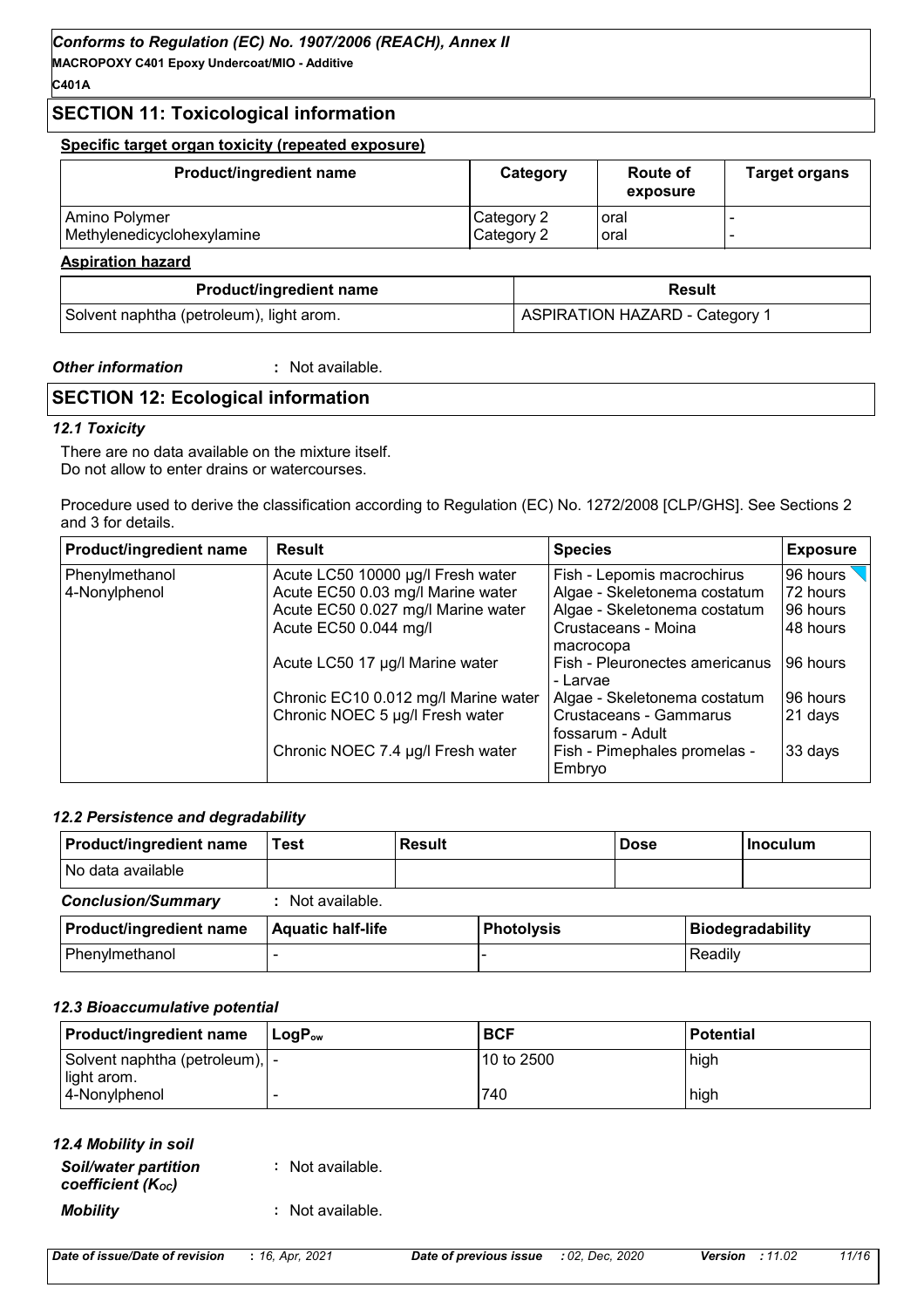**MACROPOXY C401 Epoxy Undercoat/MIO - Additive C401A**

#### **SECTION 12: Ecological information**

#### *12.5 Results of PBT and vPvB assessment*

This mixture does not contain any substances that are assessed to be a PBT or a vPvB.

| 12.6 Other adverse effects | : No known significant effects or critical hazards.                                                      |
|----------------------------|----------------------------------------------------------------------------------------------------------|
|                            | : Avoid dispersal of spilled material and runoff and contact with soil, waterways,<br>drains and sewers. |

### **SECTION 13: Disposal considerations**

| 13.1 Waste treatment methods      |                                                                                                                                                                                                                                                                                                                                                                                                                                                                                                                                                              |
|-----------------------------------|--------------------------------------------------------------------------------------------------------------------------------------------------------------------------------------------------------------------------------------------------------------------------------------------------------------------------------------------------------------------------------------------------------------------------------------------------------------------------------------------------------------------------------------------------------------|
| <b>Product</b>                    |                                                                                                                                                                                                                                                                                                                                                                                                                                                                                                                                                              |
| <b>Methods of disposal</b>        | The generation of waste should be avoided or minimized wherever possible.<br>Disposal of this product, solutions and any by-products should at all times comply<br>with the requirements of environmental protection and waste disposal legislation<br>and any regional local authority requirements. Dispose of surplus and non-<br>recyclable products via a licensed waste disposal contractor. Waste should not be<br>disposed of untreated to the sewer unless fully compliant with the requirements of<br>all authorities with jurisdiction.           |
| <b>Hazardous waste</b>            | $:$ Yes.                                                                                                                                                                                                                                                                                                                                                                                                                                                                                                                                                     |
| European waste<br>catalogue (EWC) | : waste paint and varnish containing organic solvents or other hazardous substances<br>08 01 11*                                                                                                                                                                                                                                                                                                                                                                                                                                                             |
| <b>Disposal considerations</b>    | Do not allow to enter drains or watercourses.<br>Dispose of according to all federal, state and local applicable regulations.<br>If this product is mixed with other wastes, the original waste product code may no<br>longer apply and the appropriate code should be assigned.<br>For further information, contact your local waste authority.                                                                                                                                                                                                             |
| Packaging                         |                                                                                                                                                                                                                                                                                                                                                                                                                                                                                                                                                              |
| <b>Methods of disposal</b>        | The generation of waste should be avoided or minimized wherever possible. Waste<br>packaging should be recycled. Incineration or landfill should only be considered<br>when recycling is not feasible.                                                                                                                                                                                                                                                                                                                                                       |
| <b>Disposal considerations</b>    | Using information provided in this safety data sheet, advice should be obtained from<br>the relevant waste authority on the classification of empty containers. Empty<br>containers must be scrapped or reconditioned. Dispose of containers contaminated<br>by the product in accordance with local or national legal provisions.                                                                                                                                                                                                                           |
| European waste<br>catalogue (EWC) | packaging containing residues of or contaminated by hazardous substances 1501<br>$10*$                                                                                                                                                                                                                                                                                                                                                                                                                                                                       |
| <b>Special precautions</b>        | This material and its container must be disposed of in a safe way. Care should be<br>taken when handling emptied containers that have not been cleaned or rinsed out.<br>Empty containers or liners may retain some product residues. Vapor from product<br>residues may create a highly flammable or explosive atmosphere inside the<br>container. Do not cut, weld or grind used containers unless they have been cleaned<br>thoroughly internally. Avoid dispersal of spilled material and runoff and contact with<br>soil, waterways, drains and sewers. |

### **SECTION 14: Transport information**

|                                                                                                                              | <b>ADR/RID</b>                                        | <b>IMDG</b>                                                                                           | <b>IATA</b>                                    |  |  |  |
|------------------------------------------------------------------------------------------------------------------------------|-------------------------------------------------------|-------------------------------------------------------------------------------------------------------|------------------------------------------------|--|--|--|
| 14.1 UN number                                                                                                               | UN3470                                                | UN3470                                                                                                | UN3470                                         |  |  |  |
| 14.2 UN proper<br>shipping name                                                                                              | <b>PAINT RELATED MATERIAL</b><br>CORROSIVE, FLAMMABLE | <b>PAINT RELATED MATERIAL</b><br>CORROSIVE, FLAMMABLE.<br>Marine pollutant<br>(4-Nonylphenol, Cumene) | PAINT RELATED MATERIAL<br>CORROSIVE, FLAMMABLE |  |  |  |
|                                                                                                                              |                                                       |                                                                                                       |                                                |  |  |  |
| Date of issue/Date of revision<br>: 16, Apr, 2021<br>12/16<br>Date of previous issue<br>: 02. Dec. 2020<br>:11.02<br>Version |                                                       |                                                                                                       |                                                |  |  |  |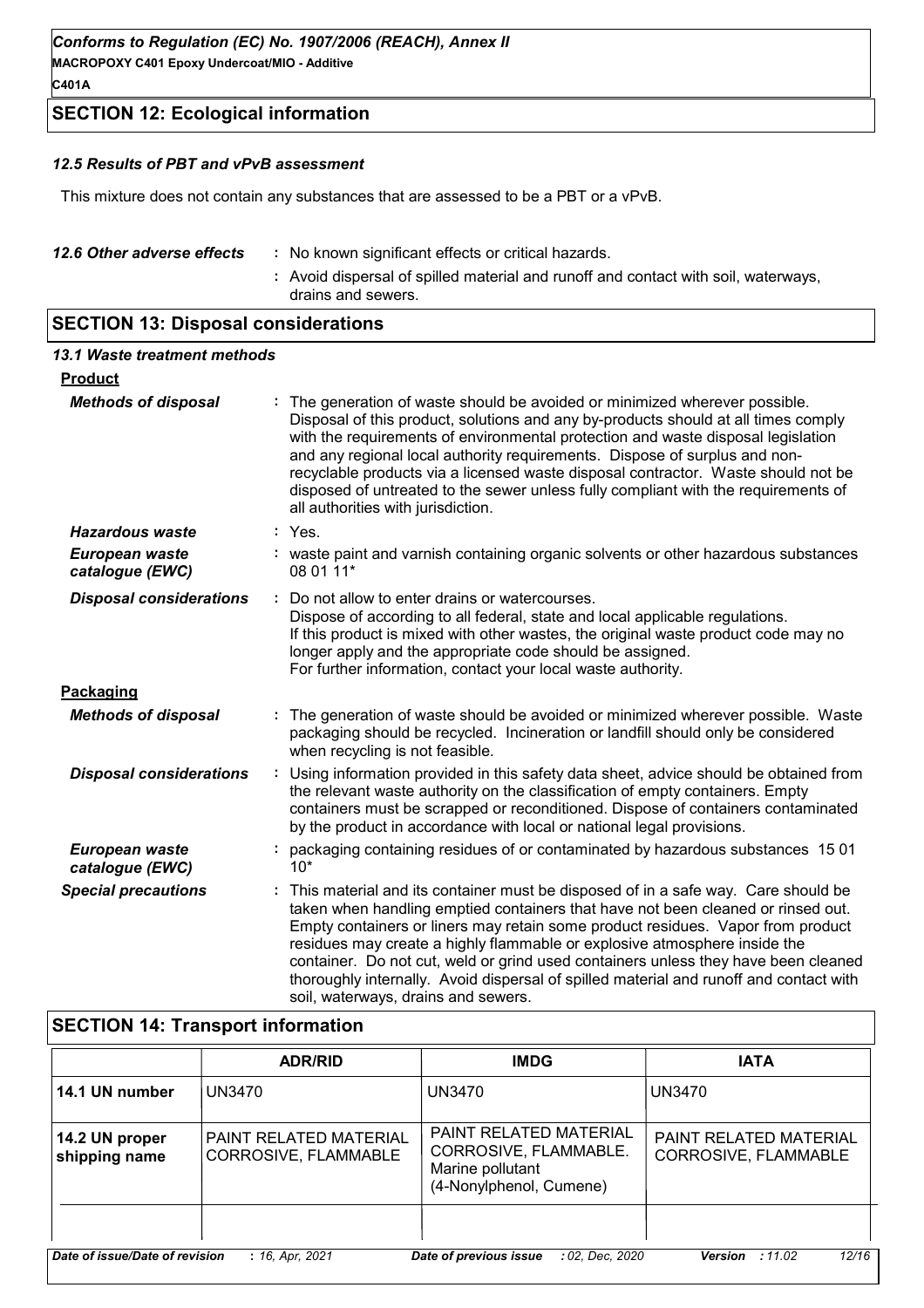#### **C401A**

#### **SECTION 14: Transport information**

| 14.3 Transport<br><b>Hazard Class(es)/</b><br>Label(s) | 8(3)<br>$\bigstar$<br>丝卷                                                                                                             | 8(3)<br>$\bigstar$<br>丝丝                                                                                                                            | 8(3)<br>坐坐                                                                                                           |
|--------------------------------------------------------|--------------------------------------------------------------------------------------------------------------------------------------|-----------------------------------------------------------------------------------------------------------------------------------------------------|----------------------------------------------------------------------------------------------------------------------|
| 14.4 Packing<br>group                                  | Ш                                                                                                                                    | Ш                                                                                                                                                   |                                                                                                                      |
| 14.5<br>Environmental<br>hazards                       | Yes.                                                                                                                                 | Yes.                                                                                                                                                | Yes. The environmentally<br>hazardous substance mark is<br>not required.                                             |
| <b>Additional</b><br>information                       | The environmentally<br>hazardous substance mark is<br>not required when transported<br>in sizes of ≤5 L or ≤5 kg.<br>Tunnel code D/E | The marine pollutant mark is<br>not required when transported<br>in sizes of $\leq$ 5 L or $\leq$ 5 kg.<br><b>Emergency schedules F-E,</b><br>$S-C$ | The environmentally<br>hazardous substance mark<br>may appear if required by<br>other transportation<br>regulations. |

*user*

14.6 Special precautions for : Transport within user's premises: always transport in closed containers that are upright and secure. Ensure that persons transporting the product know what to do in the event of an accident or spillage.

*14.7 Transport in bulk according to IMO instruments* **:** Not applicable.

*Multi-modal shipping descriptions are provided for informational purposes and do not consider container sizes. The presence of a shipping description for a particular mode of transport (sea, air, etc.), does not indicate that the product is packaged suitably for that mode of transport. All packaging must be reviewed for suitability prior to shipment, and compliance with the applicable regulations is the sole responsibility of the person offering the product for transport. People loading and unloading dangerous goods must be trained on all of the risks deriving from the substances and on all actions in case of emergency situations.*

#### **SECTION 15: Regulatory information**

*15.1 Safety, health and environmental regulations/legislation specific for the substance or mixture*

#### **EU Regulation (EC) No. 1907/2006 (REACH)**

**Annex XIV - List of substances subject to authorization**

#### **Annex XIV**

None of the components are listed.

#### **Substances of very high concern**

| Ingredient name | Intrinsic property                                      | <b>Status</b> | l Reference<br>number    | l Date of<br><b>revision</b> |
|-----------------|---------------------------------------------------------|---------------|--------------------------|------------------------------|
| 4-Nonylphenol   | Substance of<br>equivalent concern for  <br>environment | Candidate     | ED/169/2012   12/19/2012 |                              |

Annex XVII - Restrictions : Not applicable. *on the manufacture, placing on the market and use of certain dangerous substances, mixtures and articles*

#### **Other EU regulations**

*VOC content (2010/75/EU)* **:** 51.1 **w/w**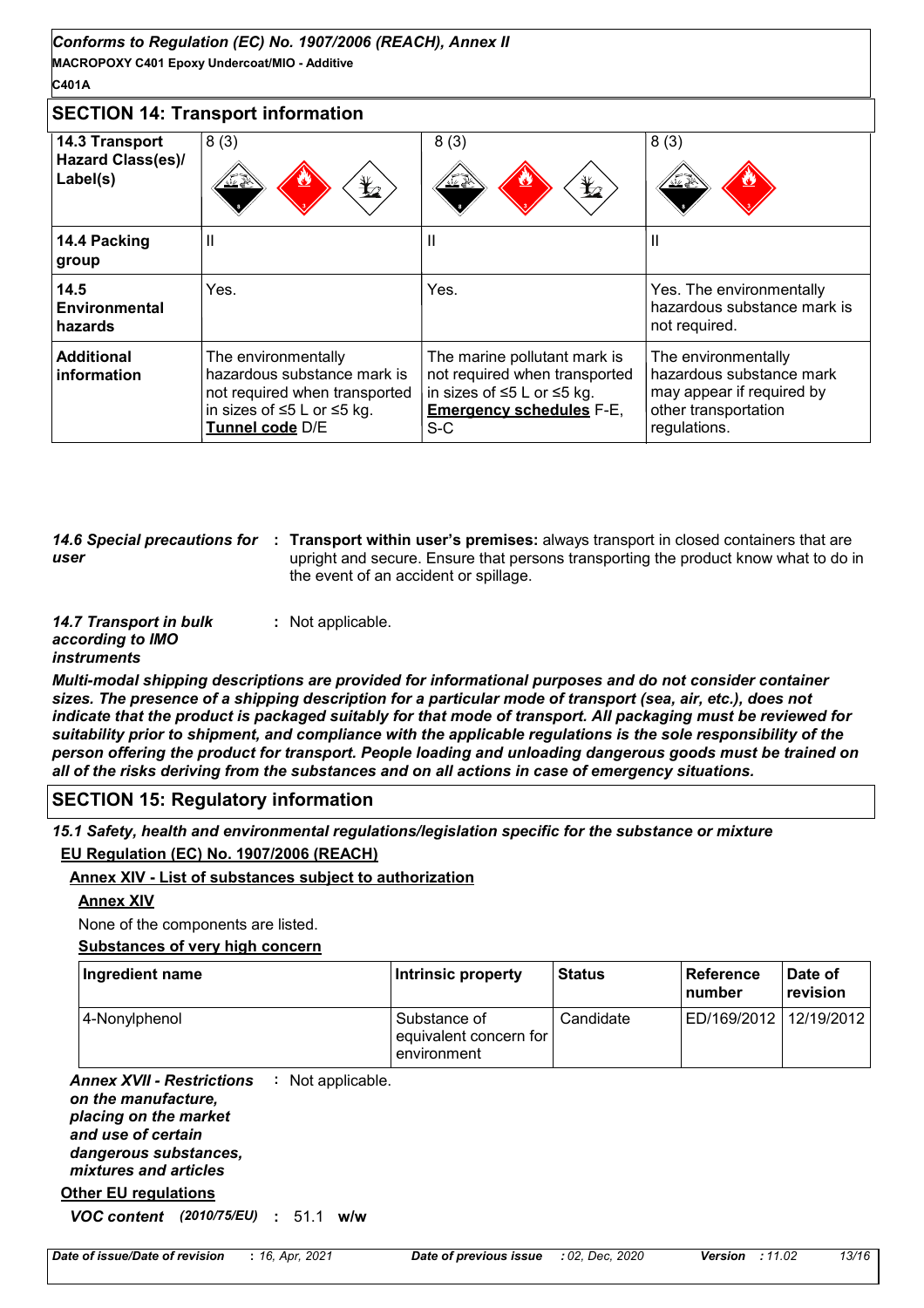**MACROPOXY C401 Epoxy Undercoat/MIO - Additive**

#### **C401A**

#### **SECTION 15: Regulatory information**

501 **g/l**

#### *Seveso Directive*

This product may add to the calculation for determining whether a site is within the scope of the Seveso Directive on major accident hazards.

#### **National regulations**

#### *15.2 Chemical Safety Assessment* **:** No Chemical Safety Assessment has been carried out.

**SECTION 16: Other information**

#### Indicates information that has changed from previously issued version.

|                                                   | <u>r indicates information that has changed from previously issued version.</u>                                                                                                                                                                                                                                                                                                                                                                                                                                                                                                            |
|---------------------------------------------------|--------------------------------------------------------------------------------------------------------------------------------------------------------------------------------------------------------------------------------------------------------------------------------------------------------------------------------------------------------------------------------------------------------------------------------------------------------------------------------------------------------------------------------------------------------------------------------------------|
| <b>Abbreviations and</b><br>acronyms              | $:$ ATE = Acute Toxicity Estimate<br>CLP = Classification, Labelling and Packaging Regulation [Regulation (EC) No.<br>1272/2008]<br><b>DMEL = Derived Minimal Effect Level</b><br>DNEL = Derived No Effect Level<br>EUH statement = CLP-specific Hazard statement<br>PBT = Persistent, Bioaccumulative and Toxic<br><b>PNEC = Predicted No Effect Concentration</b><br><b>RRN = REACH Registration Number</b><br>vPvB = Very Persistent and Very Bioaccumulative<br>$N/A = Not available$                                                                                                  |
| Key literature references<br>and sources for data | : Regulation (EC) No. 1272/2008 [CLP]<br>ADR = The European Agreement concerning the International Carriage of<br>Dangerous Goods by Road<br>IATA = International Air Transport Association<br><b>IMDG = International Maritime Dangerous Goods</b><br>Conforms to Regulation (EC) No. 1907/2006 (REACH), Annex II, as amended by<br>Commission Regulation (EU) 2015/830<br>Directive 2012/18/EU, and relative amendments & additions<br>Directive 2008/98/EC, and relative amendments & additions<br>Directive 2009/161/EU, and relative amendments & additions<br><b>CEPE Guidelines</b> |

#### **Procedure used to derive the classification according to Regulation (EC) No. 1272/2008 [CLP/GHS]**

| <b>Classification</b>     | <b>Justification</b>  |
|---------------------------|-----------------------|
| Flam. Liq. 3, H226        | On basis of test data |
| Acute Tox. 4, H302        | Calculation method    |
| Skin Corr. 1B, H314       | Calculation method    |
| Eye Dam. 1, H318          | Calculation method    |
| <b>Skin Sens. 1, H317</b> | Calculation method    |
| Repr. 2, H361fd           | Calculation method    |
| STOT SE 3, H335           | Calculation method    |
| STOT SE 3, H336           | Calculation method    |
| STOT RE 2, H373           | Calculation method    |
| Asp. Tox. 1, H304         | Calculation method    |
| Aquatic Acute 1, H400     | Calculation method    |
| Aquatic Chronic 1, H410   | Calculation method    |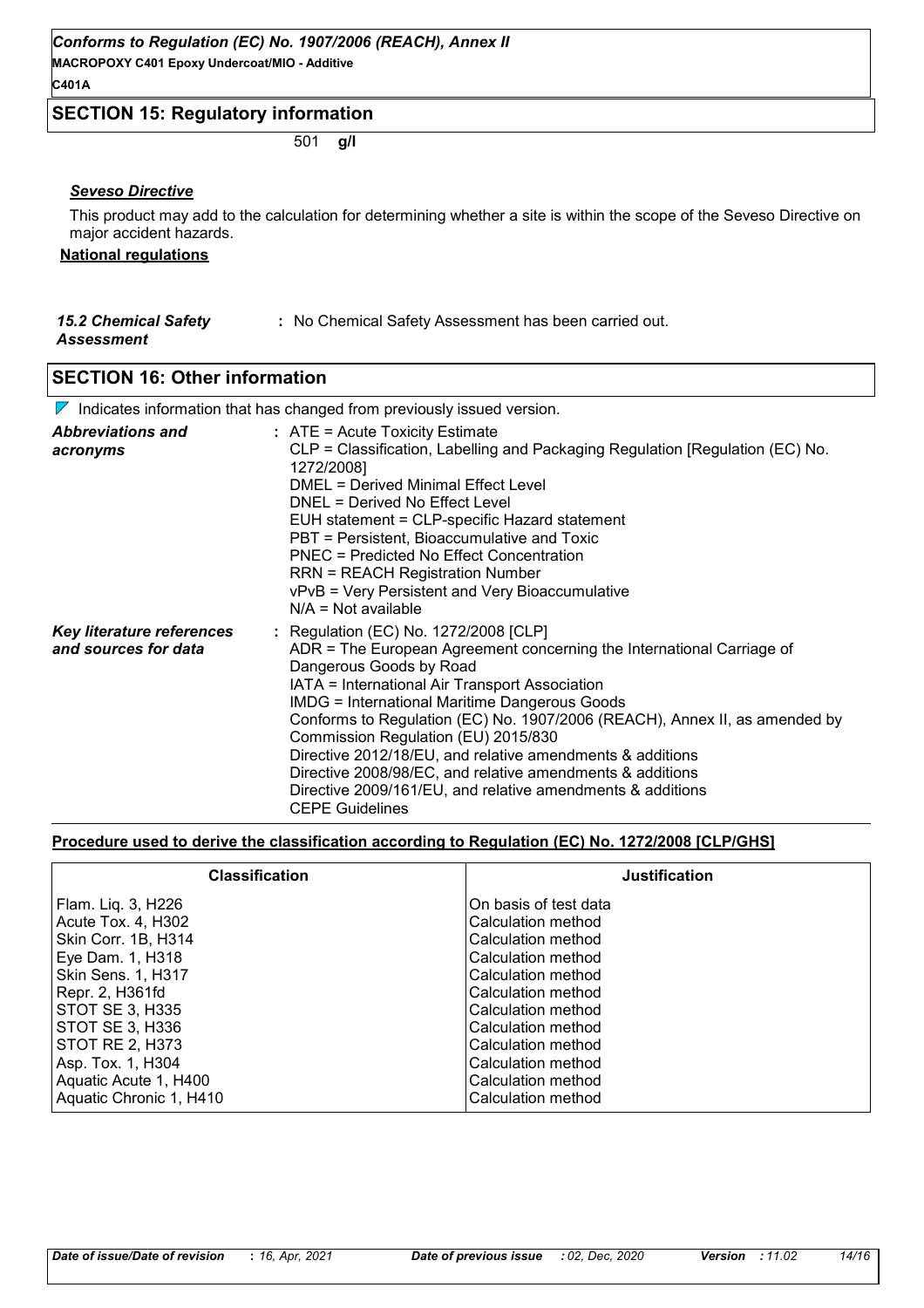**MACROPOXY C401 Epoxy Undercoat/MIO - Additive C401A**

#### **SECTION 16: Other information**

| <b>Full text of abbreviated H</b><br><b>statements</b><br><b>Full text of classifications</b><br>[CLP/GHS] | : H226<br>H302<br>H304<br>H314<br>H317<br>H318<br>H319<br>H332<br>H335<br>H336<br>H361fd<br>H373<br>H400<br>H410<br>H411<br>H412<br><b>EUH066</b><br>: Acute Tox. 4<br>Aquatic Acute 1<br><b>Aquatic Chronic 1</b><br><b>Aquatic Chronic 2</b><br>Aquatic Chronic 3<br>Asp. Tox. 1<br>Eye Dam. 1<br>Eye Irrit. 2<br>Flam. Liq. 3<br>Repr. 2<br>Skin Corr. 1B<br>Skin Corr. 1C<br>Skin Sens. 1<br>STOT RE 2<br>STOT SE3 | Flammable liquid and vapor.<br>Harmful if swallowed.<br>May be fatal if swallowed and enters airways.<br>Causes severe skin burns and eye damage.<br>May cause an allergic skin reaction.<br>Causes serious eye damage.<br>Causes serious eye irritation.<br>Harmful if inhaled.<br>May cause respiratory irritation.<br>May cause drowsiness or dizziness.<br>Suspected of damaging fertility. Suspected of damaging the<br>unborn child.<br>May cause damage to organs through prolonged or repeated<br>exposure.<br>Very toxic to aquatic life.<br>Very toxic to aquatic life with long lasting effects.<br>Toxic to aquatic life with long lasting effects.<br>Harmful to aquatic life with long lasting effects.<br>Repeated exposure may cause skin dryness or cracking.<br><b>ACUTE TOXICITY - Category 4</b><br>AQUATIC HAZARD (ACUTE) - Category 1<br>AQUATIC HAZARD (LONG-TERM) - Category 1<br>AQUATIC HAZARD (LONG-TERM) - Category 2<br>AQUATIC HAZARD (LONG-TERM) - Category 3<br><b>ASPIRATION HAZARD - Category 1</b><br>SERIOUS EYE DAMAGE/ EYE IRRITATION - Category 1<br>SERIOUS EYE DAMAGE/ EYE IRRITATION - Category 2<br>FLAMMABLE LIQUIDS - Category 3<br><b>TOXIC TO REPRODUCTION - Category 2</b><br>SKIN CORROSION/IRRITATION - Category 1B<br>SKIN CORROSION/IRRITATION - Category 1C<br>SKIN SENSITIZATION - Category 1<br>SPECIFIC TARGET ORGAN TOXICITY (REPEATED<br>EXPOSURE) - Category 2<br>SPECIFIC TARGET ORGAN TOXICITY (SINGLE<br>EXPOSURE) - Category 3 |  |  |
|------------------------------------------------------------------------------------------------------------|------------------------------------------------------------------------------------------------------------------------------------------------------------------------------------------------------------------------------------------------------------------------------------------------------------------------------------------------------------------------------------------------------------------------|-----------------------------------------------------------------------------------------------------------------------------------------------------------------------------------------------------------------------------------------------------------------------------------------------------------------------------------------------------------------------------------------------------------------------------------------------------------------------------------------------------------------------------------------------------------------------------------------------------------------------------------------------------------------------------------------------------------------------------------------------------------------------------------------------------------------------------------------------------------------------------------------------------------------------------------------------------------------------------------------------------------------------------------------------------------------------------------------------------------------------------------------------------------------------------------------------------------------------------------------------------------------------------------------------------------------------------------------------------------------------------------------------------------------------------------------------------------------------------------------------|--|--|
| <b>Date of printing</b>                                                                                    | : 16, Apr, 2021.                                                                                                                                                                                                                                                                                                                                                                                                       |                                                                                                                                                                                                                                                                                                                                                                                                                                                                                                                                                                                                                                                                                                                                                                                                                                                                                                                                                                                                                                                                                                                                                                                                                                                                                                                                                                                                                                                                                               |  |  |
| Date of issue/ Date of<br>revision                                                                         | : 16, Apr, 2021                                                                                                                                                                                                                                                                                                                                                                                                        |                                                                                                                                                                                                                                                                                                                                                                                                                                                                                                                                                                                                                                                                                                                                                                                                                                                                                                                                                                                                                                                                                                                                                                                                                                                                                                                                                                                                                                                                                               |  |  |
| Date of previous issue                                                                                     | : 02, Dec, 2020                                                                                                                                                                                                                                                                                                                                                                                                        |                                                                                                                                                                                                                                                                                                                                                                                                                                                                                                                                                                                                                                                                                                                                                                                                                                                                                                                                                                                                                                                                                                                                                                                                                                                                                                                                                                                                                                                                                               |  |  |
|                                                                                                            | information.                                                                                                                                                                                                                                                                                                                                                                                                           | : If there is no previous validation date please contact your supplier for more                                                                                                                                                                                                                                                                                                                                                                                                                                                                                                                                                                                                                                                                                                                                                                                                                                                                                                                                                                                                                                                                                                                                                                                                                                                                                                                                                                                                               |  |  |
| <b>Version</b>                                                                                             | : 11.02                                                                                                                                                                                                                                                                                                                                                                                                                |                                                                                                                                                                                                                                                                                                                                                                                                                                                                                                                                                                                                                                                                                                                                                                                                                                                                                                                                                                                                                                                                                                                                                                                                                                                                                                                                                                                                                                                                                               |  |  |

#### **Notice to reader**

*It is recommended that each customer or recipient of this Safety Data Sheet (SDS) study it carefully and consult resources, as necessary or appropriate, to become aware of and understand the data contained in this SDS and any hazards associated with the product. This information is provided in good faith and believed to be accurate as of the effective date herein. However, no warranty, express or implied, is given. The information presented here applies only to the product as shipped. The addition of any material can change the composition, hazards and risks of the product. Products shall not be repackaged, modified, or tinted except*  as specifically instructed by the manufacturer, including but not limited to the incorporation of products not *specified by the manufacturer, or the use or addition of products in proportions not specified by the manufacturer. Regulatory requirements are subject to change and may differ between various locations and jurisdictions. The customer/buyer/user is responsible to ensure that his activities comply with all country, federal, state, provincial or local laws. The conditions for use of the product are not under the control of the manufacturer; the customer/buyer/user is responsible to determine the conditions necessary for the safe use of this product. The customer/buyer/user should not use the product for any purpose other than the purpose*